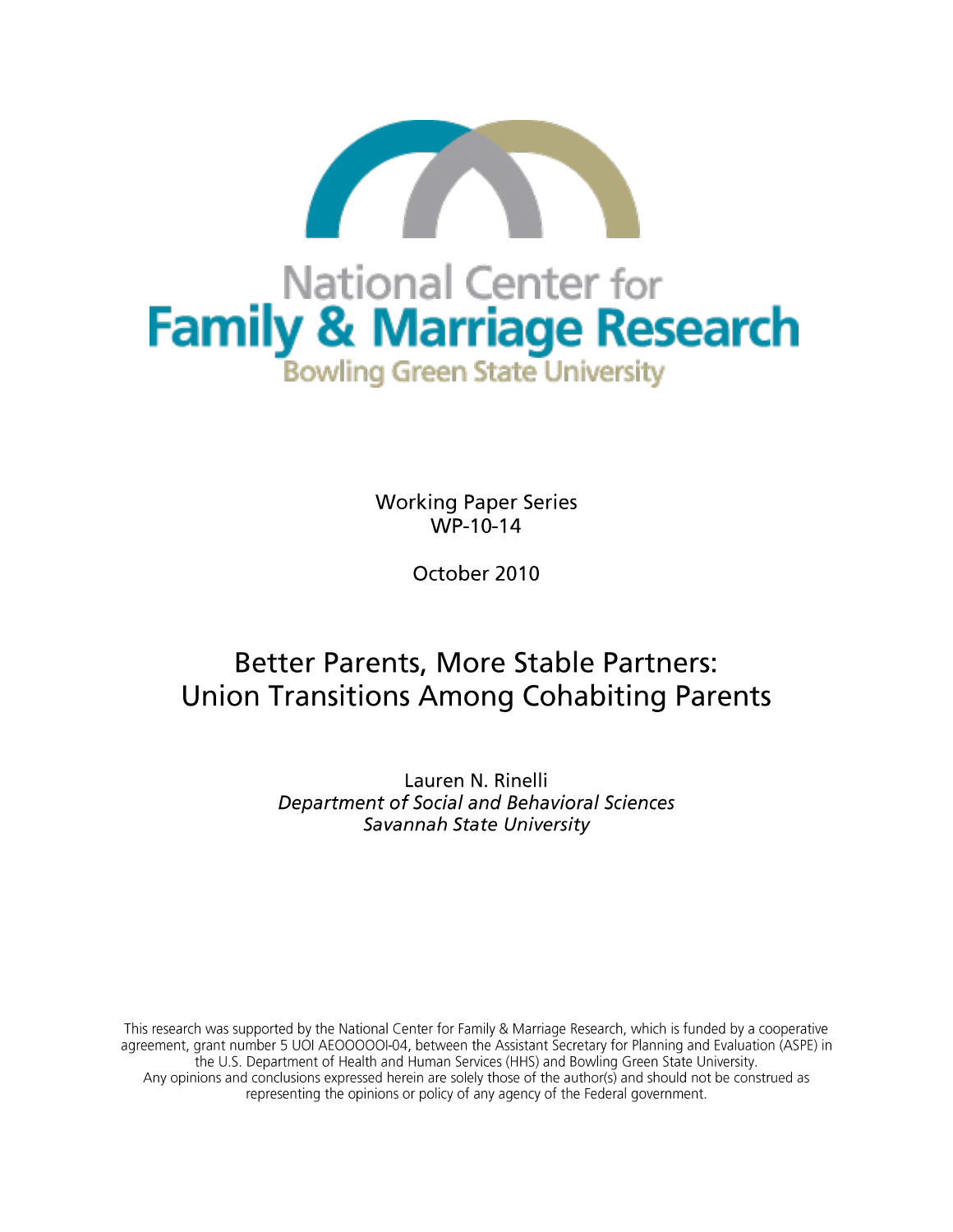## BETTER PARENTS, MORE STABLE PARTNERS:

## UNION TRANSITIONS AMONG COHABITING PARENTS

Lauren N. Rinelli, Ph.D.

Department of Social and Behavioral Sciences

Savannah State University

3219 College Ave. Box 20389

Savannah, GA 31404

rinellil@savannahstate.edu

An earlier version of this paper was presented at the annual meeting of the Population Association of America 2008, Detroit, MI. The research for this paper was conducted at Bowling Green State University and supported by the National Center for Family & Marriage Research. The author wishes to thank Susan L. Brown, as well as Alfred DeMaris, Laura Sanchez, Kara Joyner, Debra Wooldridge, and Krista Payne for their comments and support of this research.

Keywords: Cohabitation; Coparenting; Father Involvement; Fragile Families; Union Transitions

Running Head: Union Transitions Among Cohabiting Parents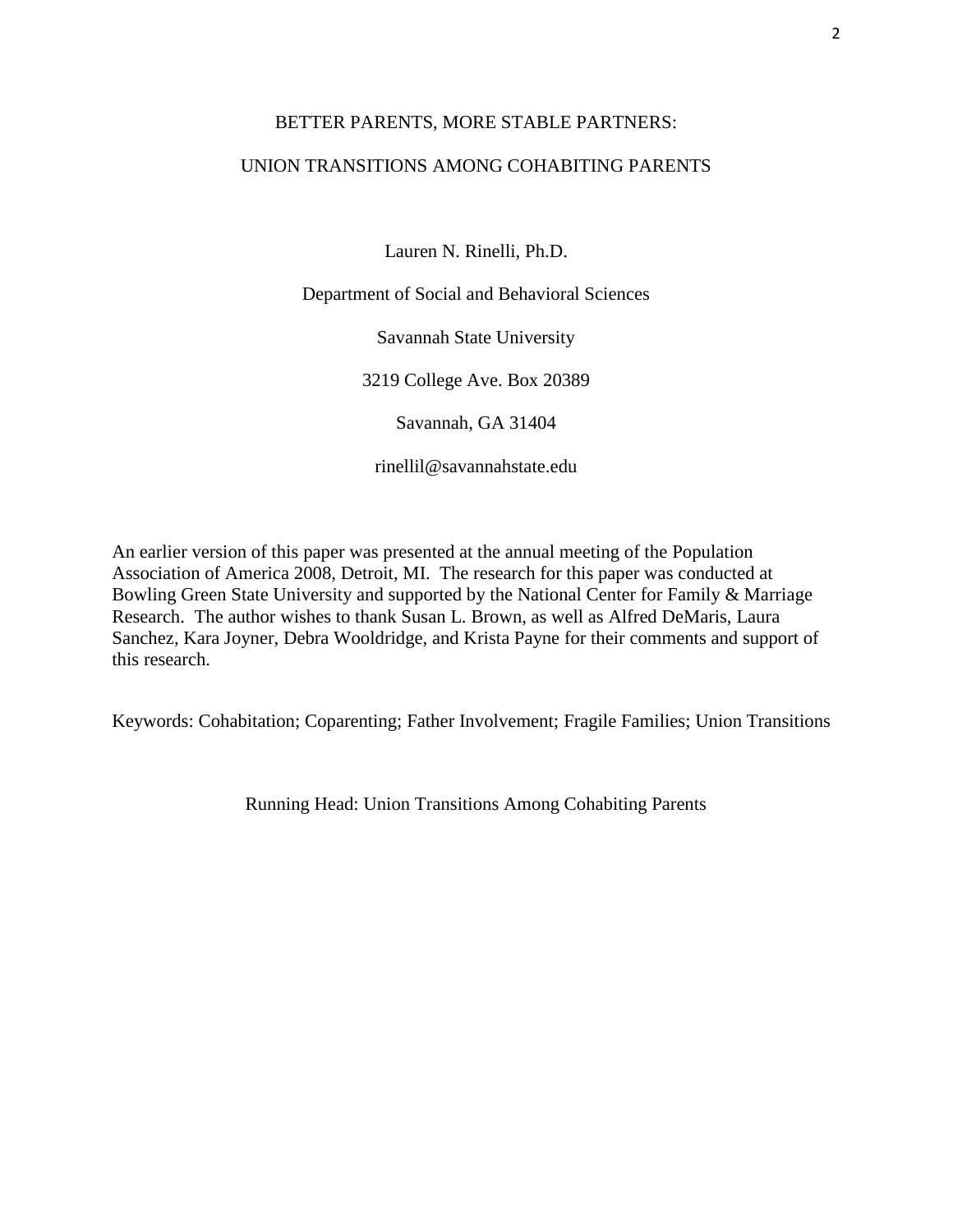### Abstract

Fragile Families data ( $n = 1,702$  couples) are employed to examine the association between mother and father reported parenting characteristics (father involvement and coparenting) and transitions out of cohabitation through marriage or separation in the five years after a child is born. Father involvement and coparenting may be signs of commitment and investment among couples without the legal bonds of marriage. Both father involvement and coparenting are associated with a decreased likelihood of separation, although neither is associated with greater odds of marriage. These results suggest that higher levels of father involvement and a positive coparenting relationship may keep couples together, which allows children to spend their early years with both biological parents in the household.

Keywords: Cohabitation; Coparenting; Father Involvement; Fragile Families; Union Transitions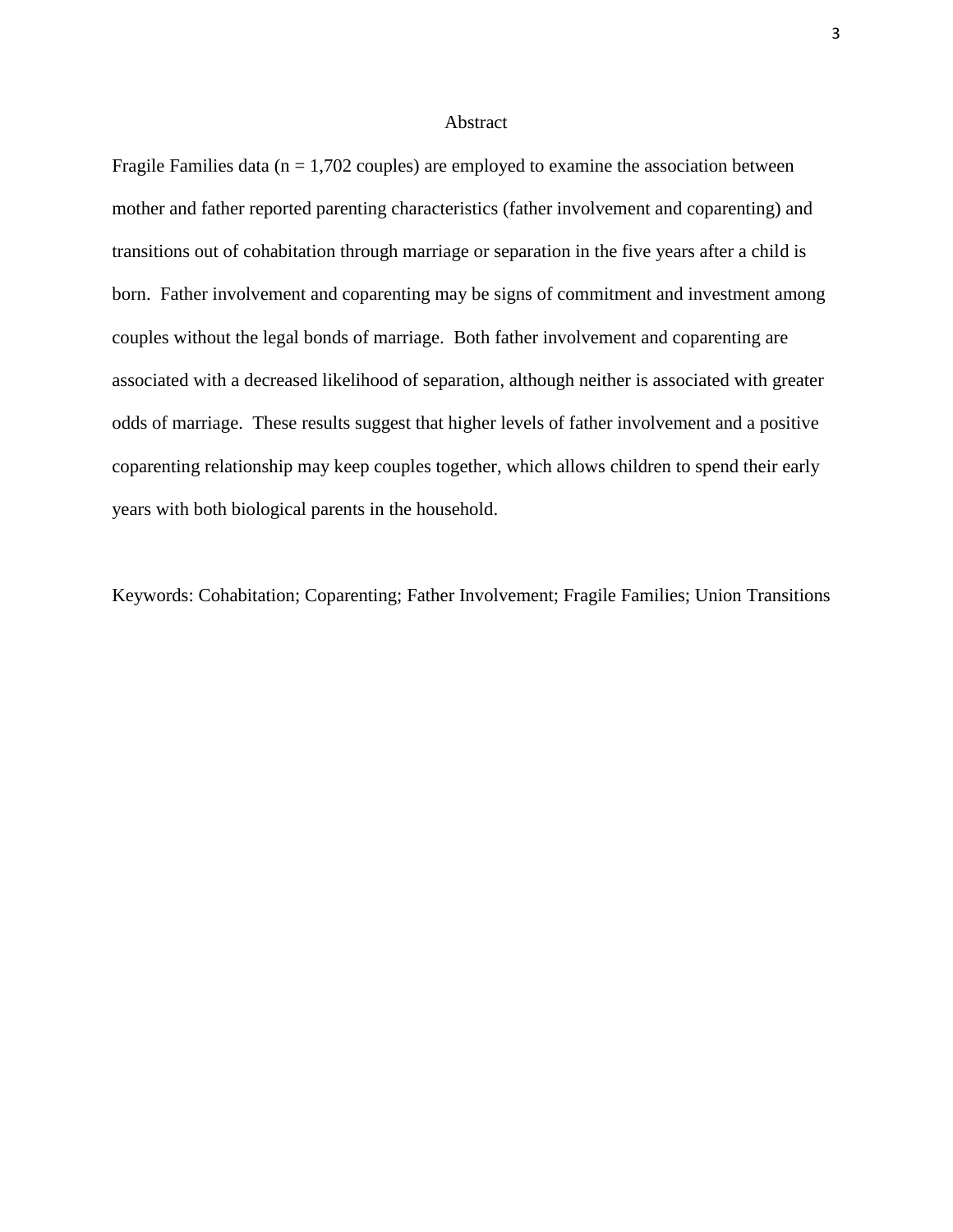## BETTER PARENTS, MORE STABLE PARTNERS:

## UNION TRANSITIONS AMONG COHABITING PARENTS

In 2008, 38 percent of cohabiting households included at least one biological child of either partner (Census, 2008). Half of all nonmarital births are to cohabiting parents (Child Trends, 2007; Ryan, Manlove, Franzetta, & Cottingham, 2006). Fifty nine percent of women who conceive a child within cohabitation remain in the cohabiting union after the birth (Manning, 2001). Among urban unmarried couples who give birth to a child within a cohabiting union, 28 percent marry within five years, another 28 percent separate, and 45 percent remain in a coresidential relationship (Carlson & Högnäs, 2009). Although prior research has documented unmarried parents' union formation and transition patterns during conception and shortly after the birth of a child, the family processes underlying these patterns have received less attention.

These family processes are likely to be integral to union stability and transitions. Family systems theory posits that the dynamics of various relationships within the family (mother-father, parent-child, and sibling-sibling) affect the other relationships (Bronfenbrenner, 1986). Additionally, the context of these relationships (e.g., parents working together to raise their child) is likely associated with other contexts (e.g., the parents" romantic relationship). In the current study, I examine whether father involvement (parent-child) and the coparental relationship (mother-father) are positively associated with the stability of the union. That is, higher quality parent-child and mother-father relationships will be associated with higher likelihoods of marriage and lower likelihoods of separation.

This research examines the roles of father involvement and coparenting in cohabiting parents" union transitions in the first five years of their child"s lives. Perhaps the most consistent finding in research on children is that they fare best when their biological parents are married (e.g., Amato, 2000; Amato & Keith, 1991; Brown, 2005; Osborne, 2007; Thomson, Hanson, &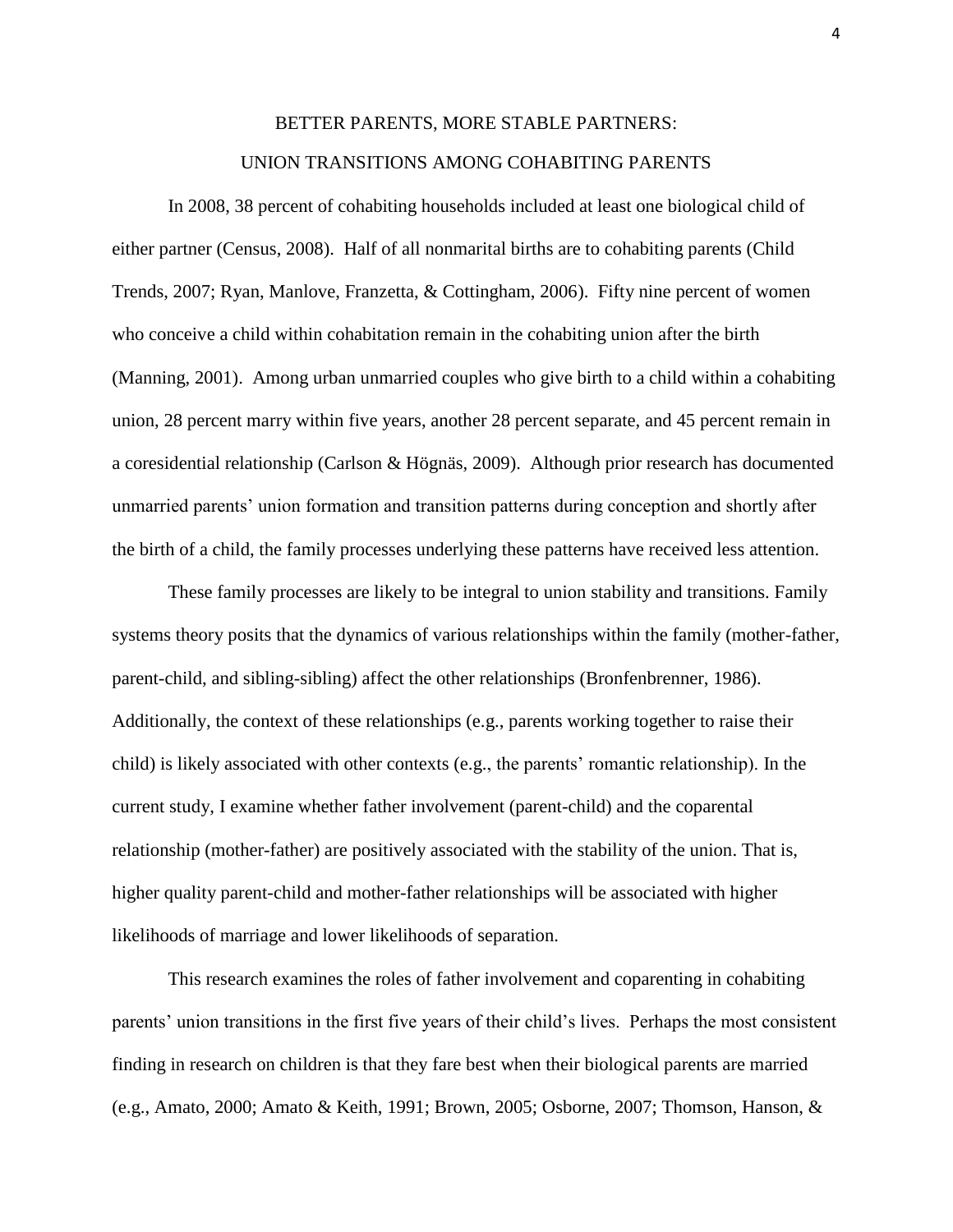McLanahan, 1994). Cohabiting couples with biological children who do not transition to marriage or who separate are characterized as having greater instability and complexity that reduce parental resources, such as financial resources, father involvement, maternal parenting, and parental health (McLanahan, 2009; Osborne, 2007). Therefore, it is necessary to understand the processes associated with cohabiting parents" transitions to marriage or separation so that policies enacted to encourage healthy relationships and father involvement can direct their focus.

In this paper, I first give an overview of the research and trends of the union transitions of cohabiting parents. I then propose an argument for why father involvement and coparenting may be a key dynamic to include in the study of union transitions among cohabiting parents. The hypotheses, data, measures, analytic strategy, and results are presented and conclusions are discussed.

#### *Father Involvement and Cohabiting Parents' Union Transitions*

Having a child is perhaps the most stressful experience in a family"s life (Lemasters, 1957). Father involvement may buffer the stress of having a new child for both parents and is symbolic of commitment to the mother and family (Levy-Shiff, 1994). In the United States, marriage remains the normative location for conceiving and giving birth to a child. However, the rapid increase in cohabitation has resulted in a greater proportion of children being born to unmarried cohabiting parents (Raley, 2001). Although a minority of cohabiting couples report that the pregnancy was planned (Musick, 2002), a vast majority were not. Having a child outside of marriage, particularly when a child is not planned, may result in a higher level of stress for parents as it is an off-time event in the life course (Rindfuss, 1991). The symbolic commitment of father involvement, especially for unmarried couples who do not have the public and/or legal commitment married couples have, may be associated with a greater level of union stability or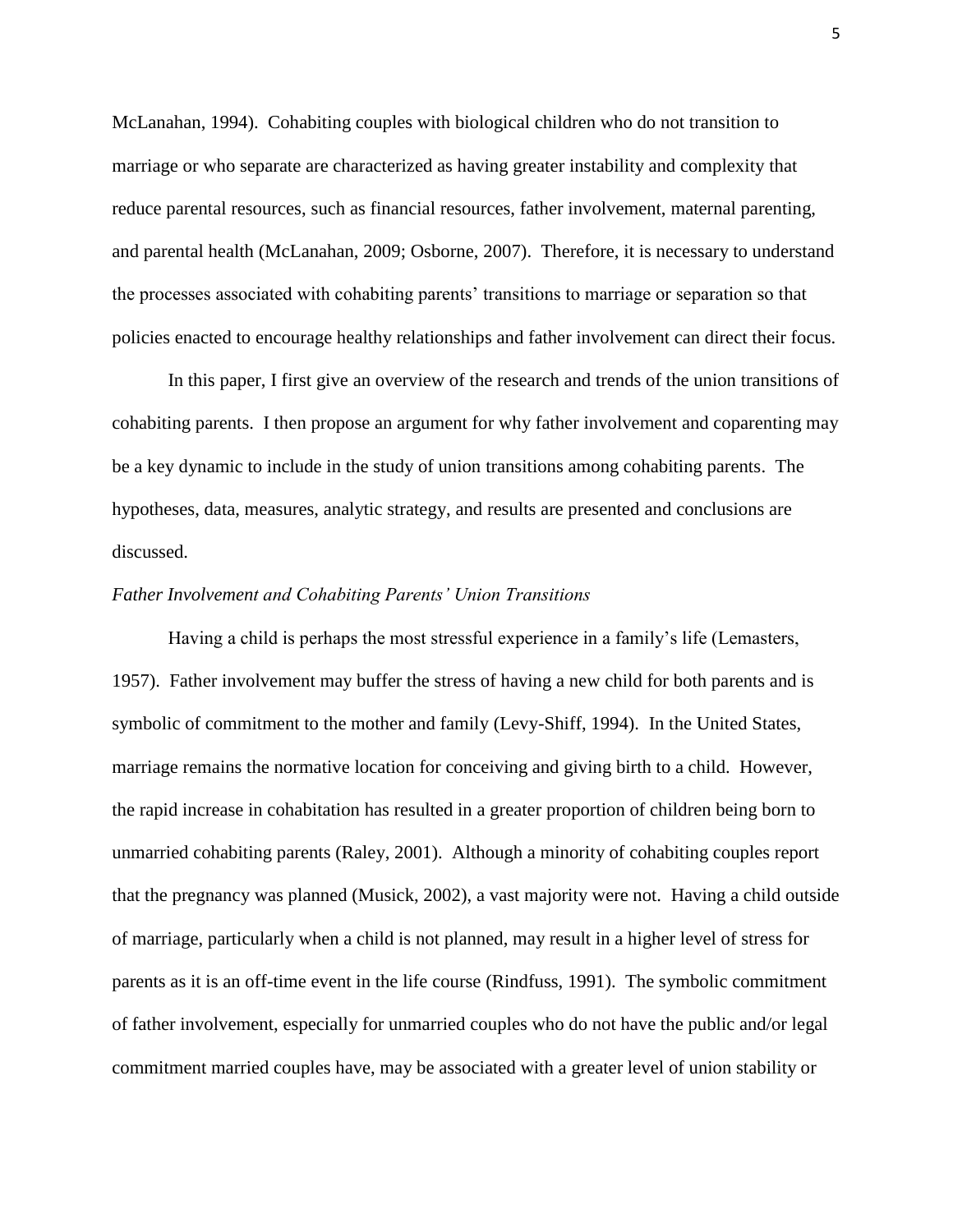with transitions to marriage. For a father, his involvement with his child may also be associated with a stronger sense of obligation to the family and may increase the level of satisfaction he derives from his role as father. Thus, it seems plausible that father involvement (or lack thereof) may be a significant factor to consider when examining the dynamics associated with cohabiting parents" transitions to marriage (or separation). It is also possible that fathers who plan to marry their partners increase their involvement with the child in anticipation of the marriage. Surprisingly, these linkages concerning the role of father involvement in transitions out of cohabitation among couples with children have not been examined.

#### *Coparenting and Cohabitors' Union Transitions*

Although research on coparenting within the psychological literature is fairly extensive, it is relatively novel in other social science disciplines, and thus its role in the overall functioning of the family and its association with union outcomes has not been examined. Coparenting is conceptualized as the extent to which parents can work together to raise their child (Shoppe-Sullivan et al., 2008). While coparenting and overall relationship quality are two distinct constructs (Carlson & Högnäs, 2009; Hayden et al., 1998; McHale, 1995; McHale, Kuersten-Hogan, Lauretti, & Rasmussen, 2000), they are somewhat interdependent. Over the transition to parenthood, overall *marital* quality is strongly associated with coparenting quality (Van Egeren, 2004). There is evidence of "spillover" in that marital conflict is associated with father involvement and the coparenting relationship (Katz & Gottman, 1996). This evidence, although scant, shows that there is an association between coparenting and the overall relationship quality between parents. This finding has been replicated among urban cohabiting couples with biological children in that relationship quality is associated with a positive coparenting relationship (Carlson, McLanahan, & Brooks-Gunn, 2006). Among cohabiting parents, a high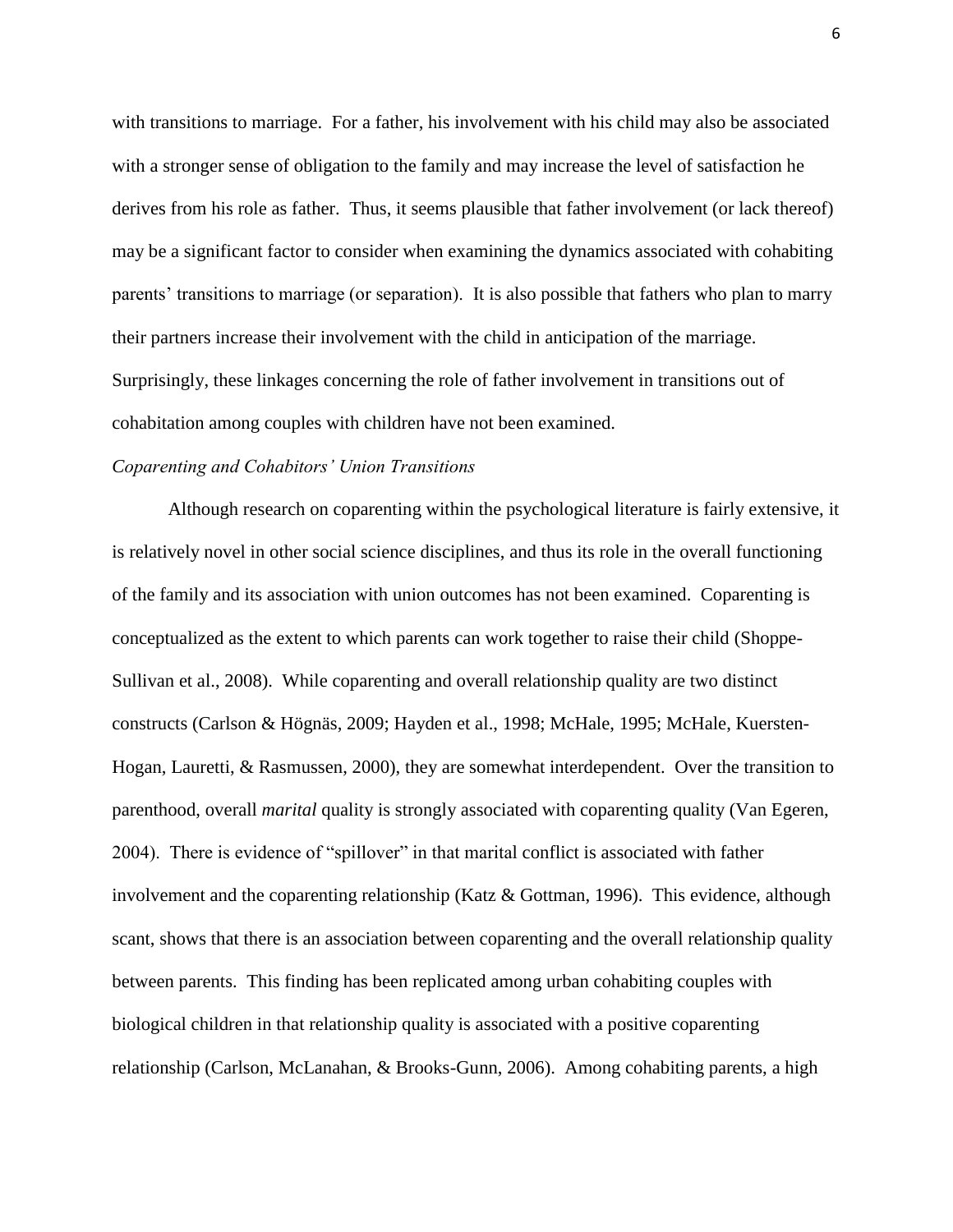quality coparenting relationship may be associated with an increase in the odds of marriage and a decrease in the odds of separation. The current study will test this possible association, controlling for relationship quality and relationship expectations.

*A Note on Control Variables*. The positive association between relationship quality and relationship expectations in cohabitors union transitions has been well established in the literature (e.g., Brown, 2000); therefore, they are included in the current analysis. Prior research indicates that it is important to include characteristics of the mother, father, and child when studying father involvement and union transitions among cohabitors. Demographic and socioeconomic characteristics, such as age, race, education, and labor force participation, have been shown to be important in union transitions of cohabitors (Manning, 1993; Manning & Smock, 1995). Multipartner fertility has become an increasingly prevalent phenomenon among unmarried couples and couples who have married following a prior marital or cohabiting union. Taking into consideration the number and composition of children mothers and fathers have is important, as fathers are likely to spend more time with focal children who are their only children. When fathers have older children or children by other mothers, they have to spread their time and resources between children. This oftentimes results in less involvement with the focal child (Carlson & Furstenberg, 2006). Having children from multiple partners and/or in multiple households may be a relationship stressor and may inhibit the transition to marriage, therefore multipartner fertility indicators are necessary to include in the current analyses. Characteristics of the child, such as gender and health, may be associated with father involvement and union transitions. Sons are associated with higher levels of marital stability (Katzev, Warner, & Acock, 1994; Morgan, Lye, & Condran, 1988; Mott, 1994; Spanier & Glick, 1981) and an increased likelihood of transition to marriage among cohabiting couples (Lundberg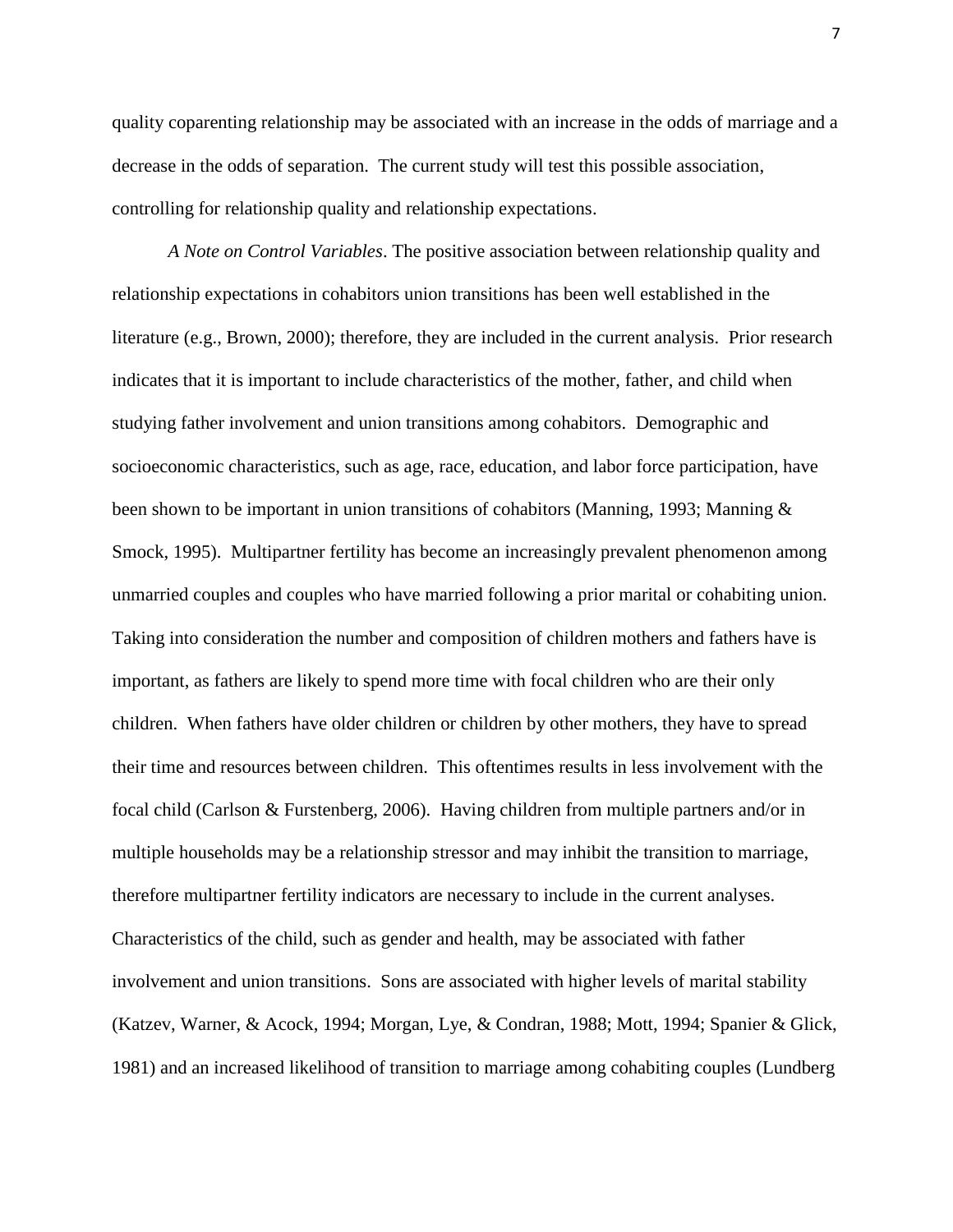& Rose, 2003), although some of these associations may have become weaker over time (Lundberg, McLanahan, & Rose, 2007; Pollard &Morgan, 2002). Child health is negatively associated with father involvement and relationship commitment with the Fragile Families data (Reichman, Corman, & Noonan, 2004). Additionally, childbirth weight has been linked to union status and father involvement prior to birth so it is possible that it may also be associated with involvement and union transitions after birth (Padilla & Reichman, 2001).

#### *The Current Study*

The current investigation examines the roles that father involvement and coparenting play in cohabiting parents" transitions to marriage or separation. Using data from four waves of the Fragile Families, I examine the union transitions of cohabitors beginning at the time of birth until the focal child is age five as a function of father involvement and coparenting over time.

I expect father involvement and coparenting to be positively associated with the transition to marriage and negatively associated with the transition to separation. This hypothesis is empirically evaluated using event history techniques to model the competing risks of transitioning to marriage or separation versus remaining in a cohabiting union. I hypothesize that the control variables will weaken the association between parenting characteristics and transitions out of cohabitation, as they are associated with parenting behaviors.

#### METHOD

Data from all four waves of the Fragile Families and Child Well-Being Study (Fragile Families) are used to investigate the current research questions using discrete-time event history analyses. Mothers in 20 cities with populations over 200,000 were first interviewed in 2000 within 48 hours of giving birth ( $N = 4,898$ ). Fathers were interviewed in the hospital or shortly after the birth, if possible. Both parents were then re-interviewed one, three, and five years later.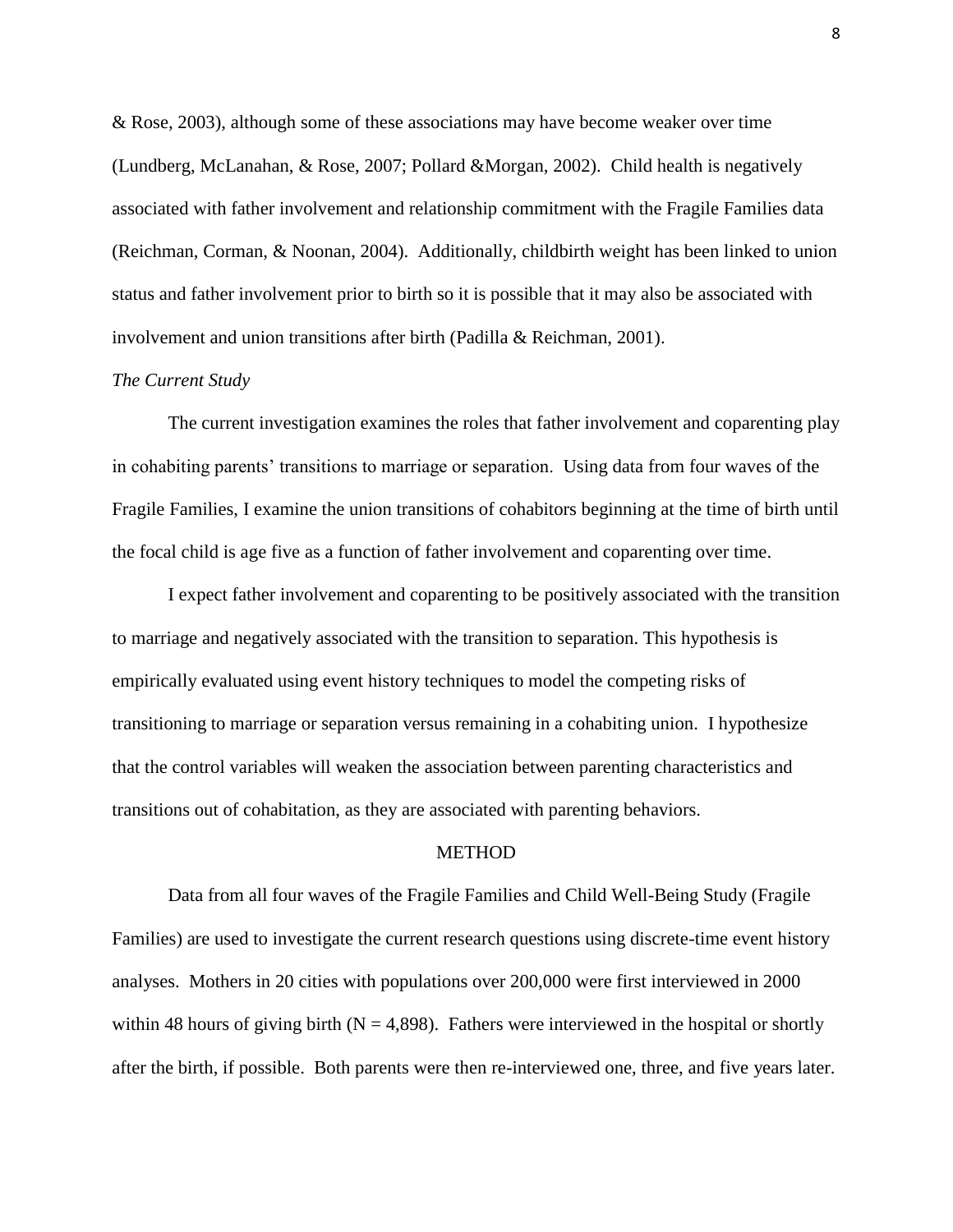For more details on the study, see Reichman, Teitler, Garfinkel, and McLanahan (2001). For the current investigation, mothers and fathers who were cohabiting at the baseline interview (i.e., at the child's birth;  $N = 1,783$ ) and have at least one interview per parent are included ( $N = 1,702$ ). Nonmarital births are oversampled by a factor of five and response rates are highest among married and cohabiting fathers; therefore, Fragile Families is most representative of cohabiting fathers, followed by married fathers, and is least representative of visiting fathers and fathers who are not romantically involved mothers (Carlson, McLanahan, & Brooks-Gunn, 2008). Given this representativeness, and the fact that father involvement and coparenting, as well as some control variables such as relationship quality and expectations, are characteristics of the dyad (i.e., mother and father), fathers" responses are valuable and lead to a more accurate understanding of the dyadic processes in the parental relationship. Further, research has shown that mothers and fathers do not typically report the same levels of father involvement (Coley & Morris, 2002; Mickelson, 2008); therefore, it is favorable to use reports from both parents when measuring these concepts. Fathers' responses are included where available.

## *Measures*

## *Dependent Variable*

Using a series of questions about the parents" current relationship status and living arrangements from mothers' reports (unless the mother's report is missing, then the father's report is used if available), Fragile Families constructs the parents" union status at the beginning of each wave. Only cohabiting parents at baseline are considered for the current analysis. If a transition occurred between waves (i.e., separation or marriage), the respondent is asked the date of that transition. Mothers" reports of transition dates are used. If the year of the transition is reported but a month is not, January is assigned. If the year is also missing, the father reported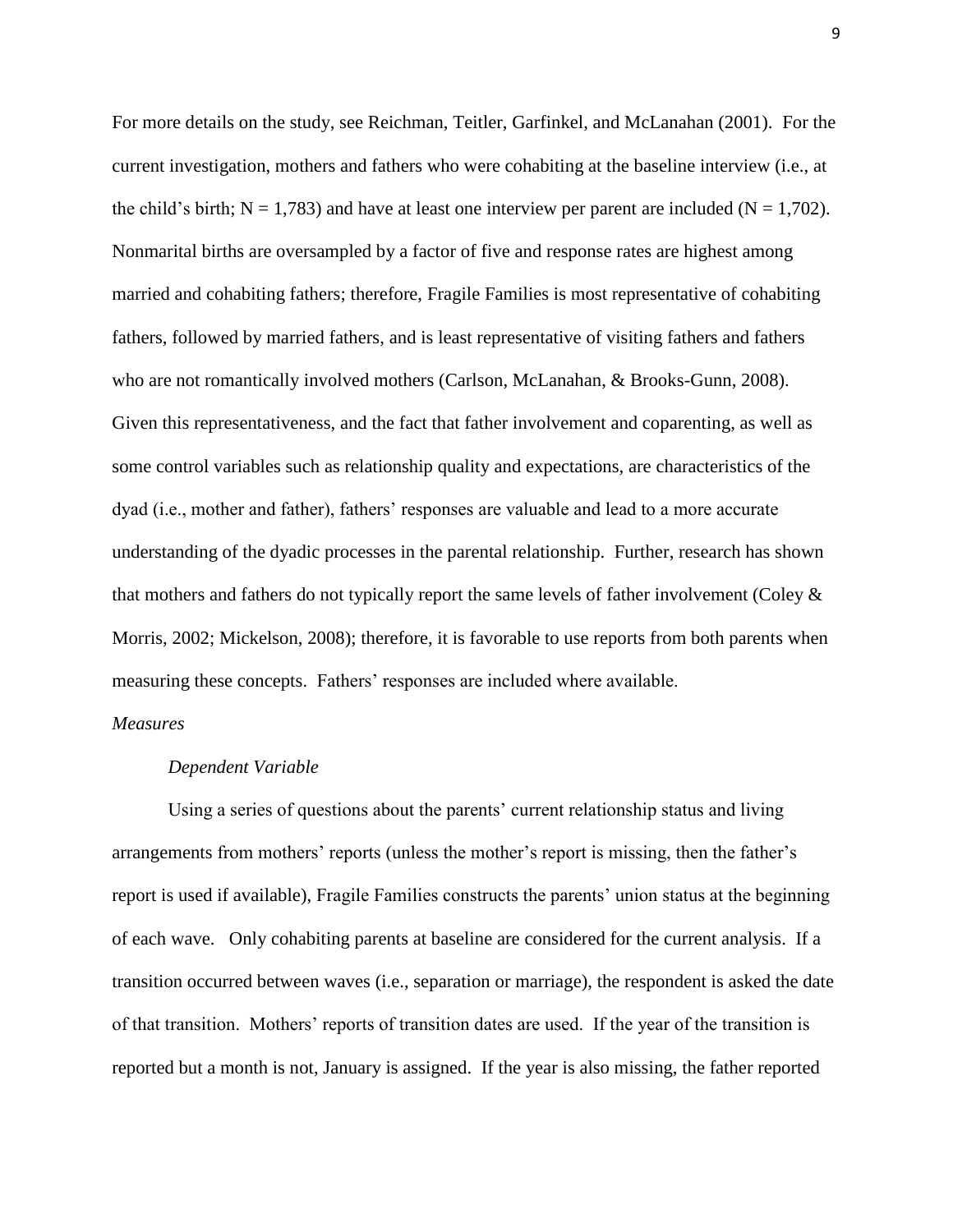date is used. If the father"s date is missing as well, January of the year of interview is assigned (Osborne, Manning, & Smock, 2004). If a couple transitions from cohabitation to a visiting relationship ( $n = 101$ ), they are considered separated for the purposes of this analysis since they are no longer coresident. Fragile Families does not ask for the date a partner moved out of the household if they are still in a romantic relationship, therefore, the midpoint between the interview dates within which the transition occurred is imputed for the end date. There are three events that can end the hazard time: (1) parents marry each other, (2) parents separate or become visiting, or (3) parents continuously cohabit through their last interview date. In other words, marriage and separation are modeled as competing risks.

#### *Independent Variables*

*Father Involvement.* A time-varying measure of father involvement is included in the analyses. Mothers and fathers are asked to report the number of days per week the father sings songs or nursery rhymes, reads stories, tells stories, and plays with toys such as blocks or legos. Given that items need to be consistent across waves to understand how father involvement over time is associated with union transitions, and these four items satisfy this criterion, they are the items used in the analysis with original coding maintained. These items are averaged for each parent to get a mother reported father involvement score and a father reported father involvement score at each wave (range  $0 - 7$ ). Higher scores indicate higher average days per week. Missing values on any single dimension are replaced by the mean of the other dimensions. If all dimensions are missing, multiple imputation is employed. Alphas for mothers are 0.79 at time 1, 0.86 at time 3, and 0.86 at time 5, and alphas for fathers are 0.75, 0.80, and 0.77, respectively. Since father involvement is not measured at time 0, time 1 father involvement is assigned for every month from the child"s birth until the third interview date, at which point, time 3-father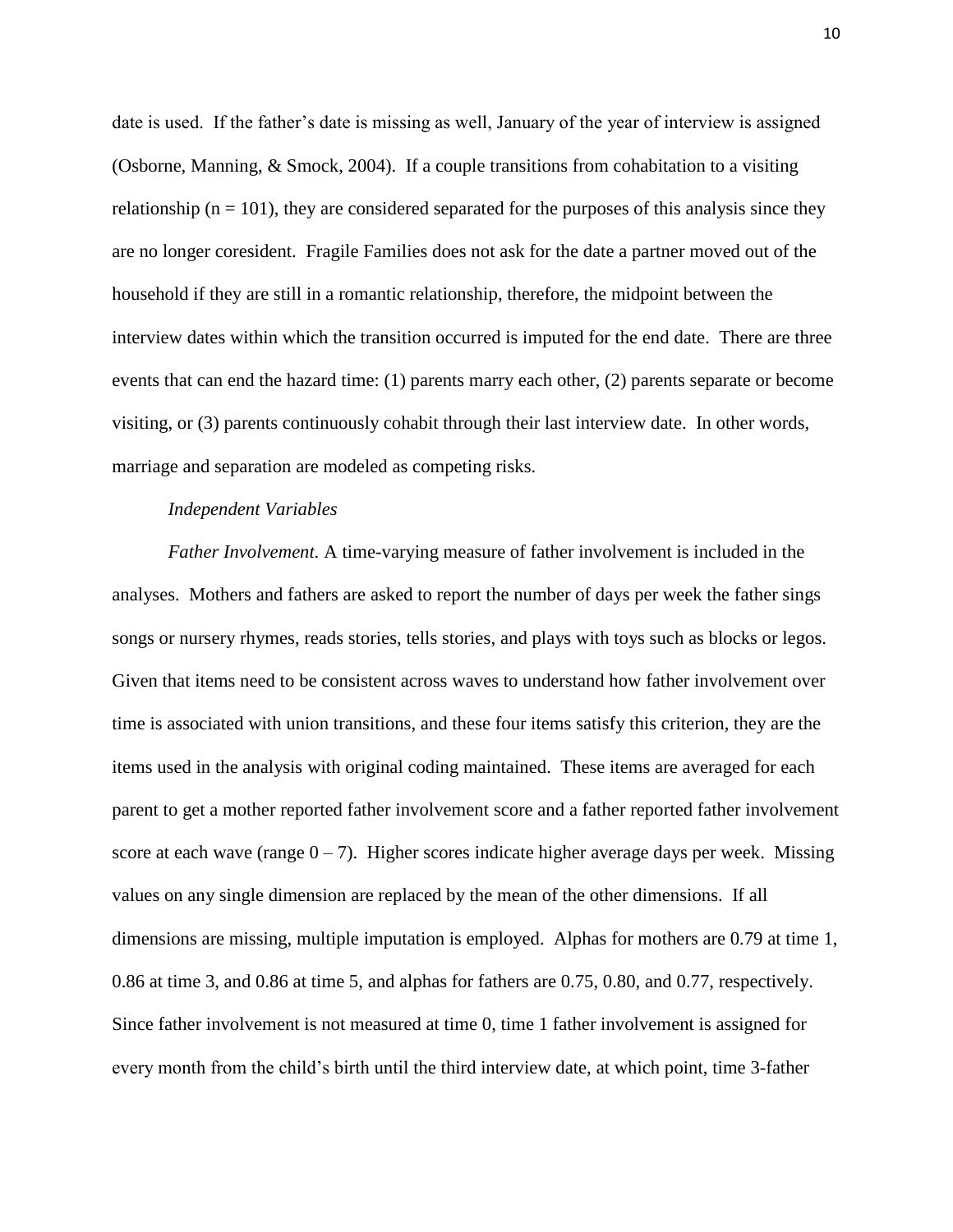involvement is recorded for every month until time 5. Since transitions occur between waves, involvement measured at the previous wave comes before the transition (correct temporal ordering), but since father involvement is not measured at time 0, as the opportunity to be involved with the child is limited, time 1 father involvement is used as a proxy. However, if a transition already occurred in the first year, the temporal order would not be correct, therefore, the father involvement results for those who made a transition in the first year should be interpreted with caution.

*Coparenting.* A time-varying indicator of mother reported coparenting is measured. Mothers are asked on a scale from *never true* (0) to *always true* (3) the following six items: "How often: does [father] act like a father you want for your child; can you trust [father] to take good care of your child; does [father] respect your schedule and rules; does [father] support you in raising your child; can you talk about problems with parenting with [father]; can you count on [father] for help?" These items are summed (range 3 – 18) to get a time-varying *mother reported coparenting score*. Higher scores indicate higher levels of coparenting. The same strategy as described above for father involvement is used to handle missing data and to construct the couple-month file. Alphas are 0.85 at time 1, 0.81 at time 3, and 0.79 at time 5.

*Time.* The focus of the current study is union transitions *after* the birth of a child, which results in a left-truncated sample. In other words, couples are at risk of transitioning out of cohabitation from the day they begin cohabiting, but risk in this study is only measured from the time of the child"s birth. I include a measure of the time the couple spent living together before the birth of the child. At time 1, couples are asked when they began living together. The same strategy to handle missing transition dates is used to handle missing start dates. A set of timevarying year dummy variables (year 1 through year 5) indicate how many years since the birth.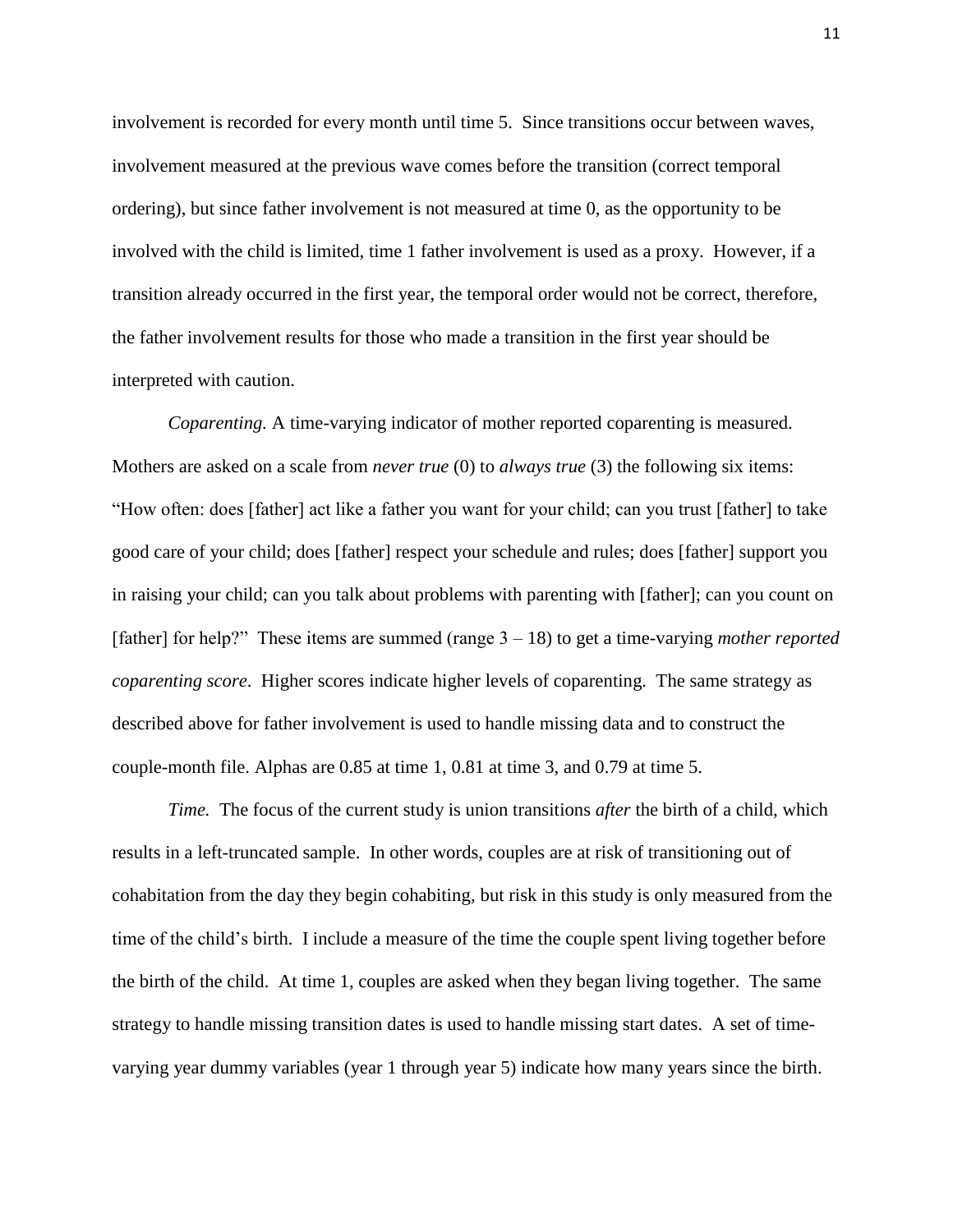*Relationship Quality.* Supportiveness is the only relationship quality construct that is consistently measured throughout all four waves of the Fragile Families study and thus can be included as a time-varying measure. Mothers and fathers are both asked at baseline, "How often is the baby"s mother/father: fair and willing to compromise, express affection or love for you, insult or criticize you or your ideas (reverse coded), encourages you to do things that are important to you." Recoded responses are never (0), sometimes (1), or often (2). For ease of comparison, I am only using the original four items in the follow-up waves, although additional items were added. These items are summed to create a supportiveness scale that ranges from 0 to 8; higher scores indicate a higher level of supportiveness from their partner. This timevarying scale is measured separately for mothers and fathers. In the couple-period file, reported supportiveness at time 0 is carried through until time 1, at which point supportiveness at time 1 is noted and assigned until time 3 and so on until the couple is censored. This is the same scale used in other Fragile Families studies (e.g., Howard & Brooks-Gunn, 2009; Mincy, Garfinkel, & Neponmyaschy, 2005; Osborne, 2005). Alphas for waves 0, 1, 3, and 5 are 0.57, 0.61, 0.65, and 0.63, respectively, for mothers and 0.55, 0.51, 0.54, and 0.60, respectively, for fathers.

*Relationship Expectations.* Respondents who are cohabiting at the baseline interview are asked, "Do you and [baby"s mother/father] have plans to marry in the future?" to which they respond either *yes* (1) or *no* (0). Four dummy variables are created to indicate *both partners report plans to marry* (reference), *mother only reports plans to marry*, *father only reports plans to marry*, or *neither partner reports plans to marry* at the child"s birth.

*Father and Mother Characteristics.* Self-reported education is taken from both parents at baseline. Each parent reports their highest level of education. Dummy variables are created indicating whether the father (mother) has *less than a high school degree*, *a high school diploma*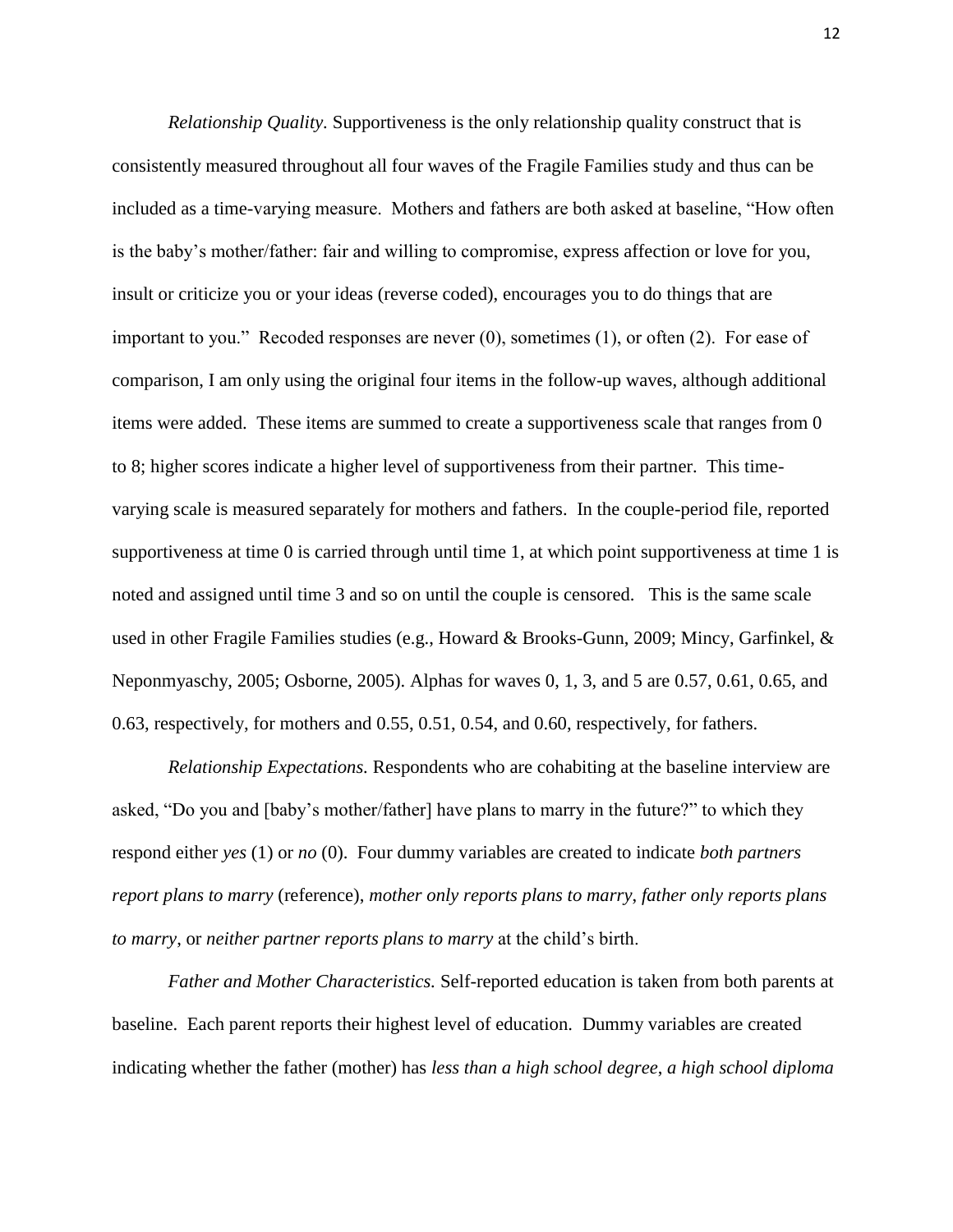*or equivalent* (reference), *some college or technical training*, or *a college degree or above*. As mother's age and father's age are highly correlated (0.70), only father's age measured in years is included in the analyses.

*Dyad Characteristics*. The combination of parents' racial and ethnic background is determined by examining the Fragile Families-constructed variable for each parent. Dummies are created to indicate the parents are both *non-Hispanic White* (reference), *non-Hispanic Black*, *Hispanic*, of *another racial/ethnic background*, or the parents are from *different racial/ethnic backgrounds*.

Mothers and fathers are asked at each wave how many children they have together and how many children they have by other partners. Using these questions, it is determined whether the dyad has *only the focal child* (reference), *only biological children together*, *the mother has children who are not biologically related to the father*, *the father has children who are not biologically related to the mother*, or *both parents have other biological children*. Note that other children, if present, are not necessarily living in the same household as the focal child and/or the father.

A set of time-varying labor force participation dummies is based on the number of hours mothers and fathers report working per week at their current or most recent job to indicate *both mother and father work full-time* (reference), *father only works full-time*, *mother only works fulltime*, *neither mother nor father works full-time*.

At each wave, the *time difference between the mother and father interviews* has been recoded in days, with negative numbers indicating that the father was interviewed first, positive numbers indicating that the mother was interviewed first, and 0 indicting they were interviewed on the same day (e.g.,  $-12$  = father was interviewed 12 days before the mother,  $26$  = mother was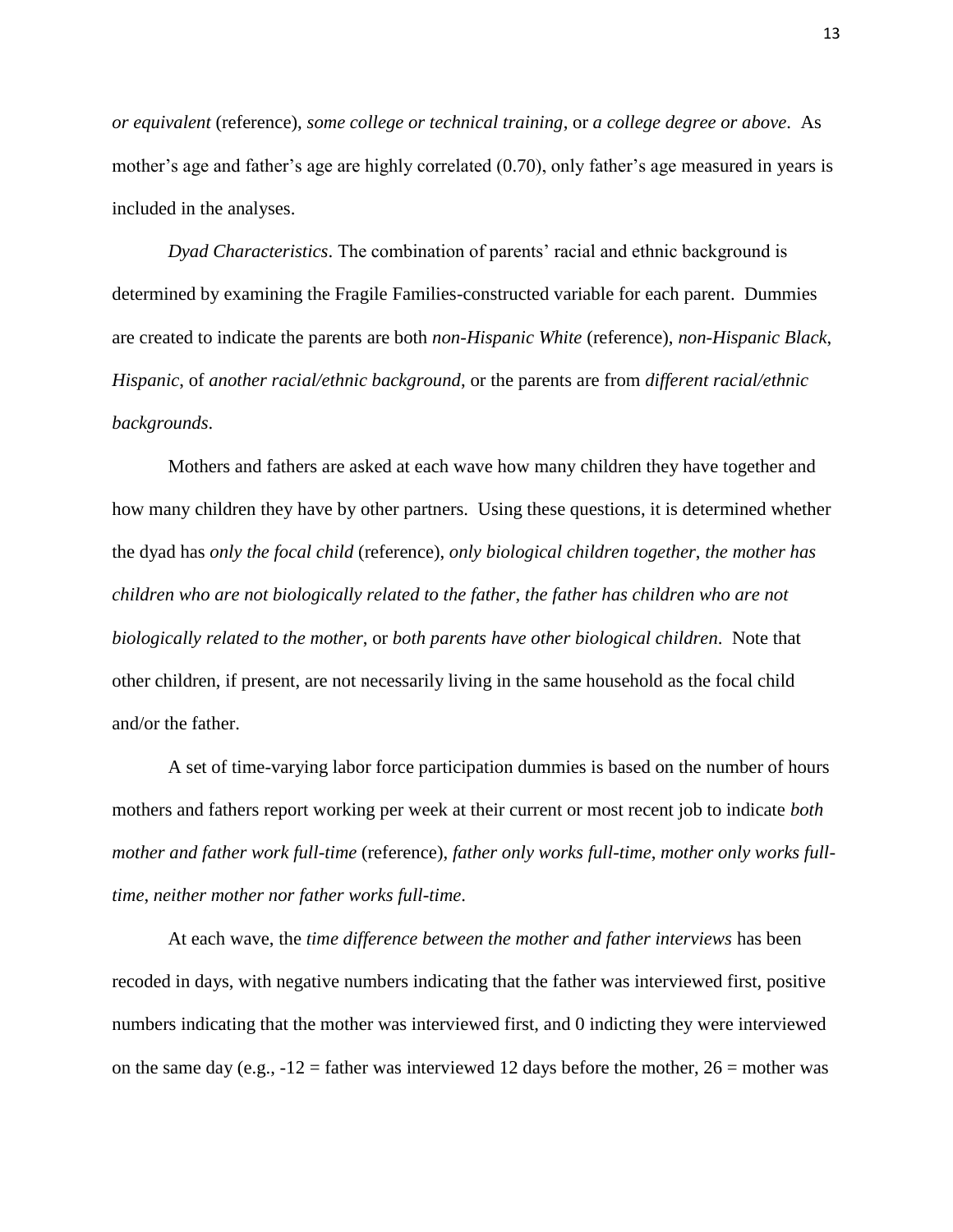interviewed 26 days before the father). Efforts were made to interview parents as close to each other as possible (Reichman et al., 2001). A long time period between interviews may indicate issues that may signify problems between parents.

*Child Characteristics*. Gender of child is taken from the mother"s baseline survey: *boy* (1), *girl* (0). Fragile Families constructs a variable indicating whether the focal child was considered low birth weight. Original coding of this variable is maintained: (1) *low-birth weight*, (0) *normal weight*. At each wave, fathers are asked about their child"s overall health, ranging from (1) very poor to (5) excellent. Due to the skewed distribution, a time-varying dummy is created indicating father reports child"s health as *excellent* (1) or *less than excellent* (0). *Analytic Strategy*

The data are reconstructed to create a couple-month file. Means and standard deviations are shown for the full sample at baseline using listwise deletion. The event history data are analyzed using a discrete-time competing risks hazard model in which marriage and separation are treated as competing events. Multiple imputation is used to handle missing data in the multivariate models. Parenting indicators (father involvement and coparenting) are included, controlling for time, in the initial model. Then the control variables are included to test whether the relationship characteristics and characteristics of the mother, father, child, and dyad reduce the effects of father involvement and coparenting.

#### RESULTS

#### *Descriptive Statistics of Dependent and Focal Independent Variables*

Means and standard errors for all variables are shown in Table 1 using listwise deletion; therefore, not all percentages may add up to 100 percent. Eighteen percent of cohabitors at birth remain cohabiting over the observation period and do not make a transition, 27 percent marry,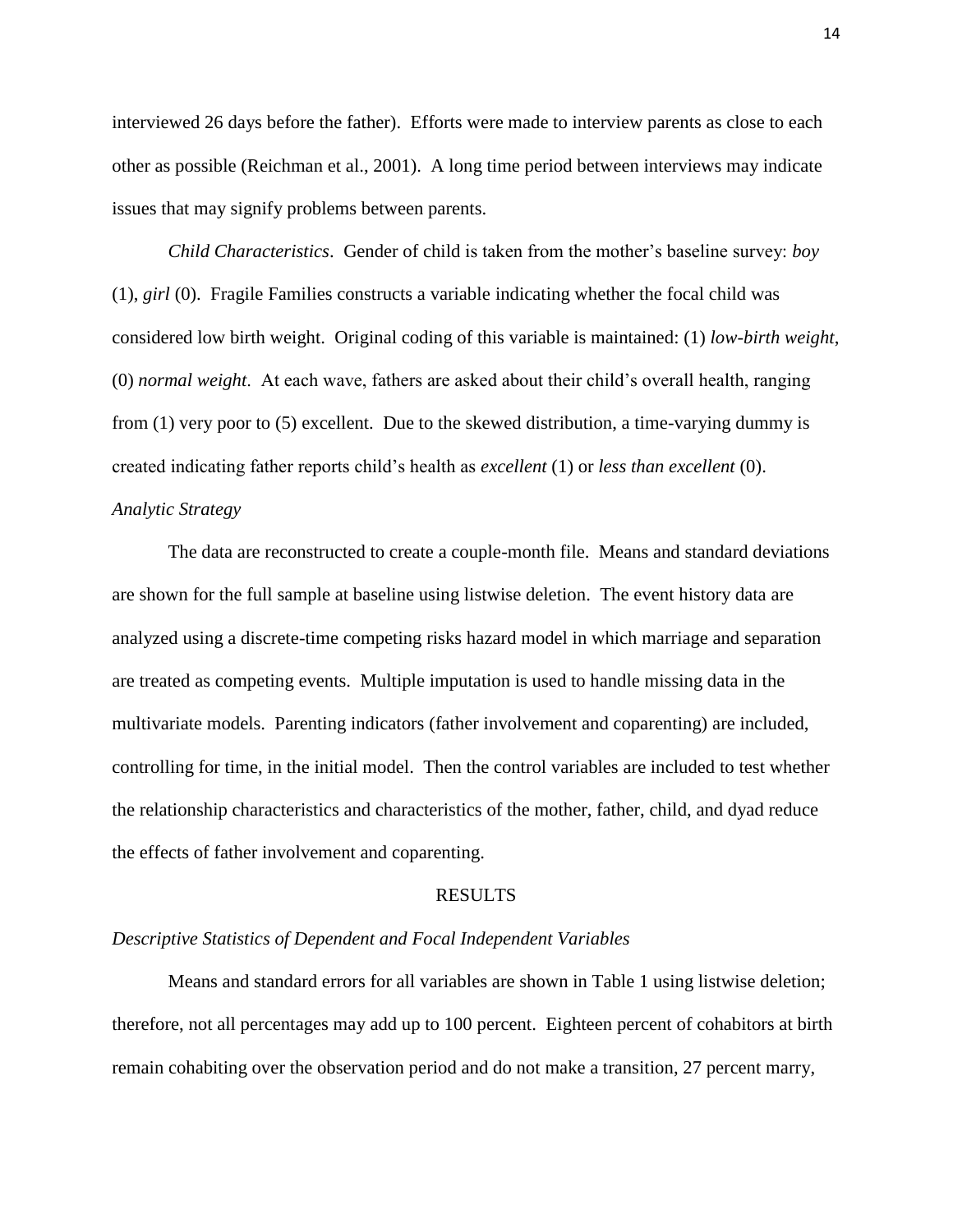and 51 percent separate. Mothers, on average, report less involvement by fathers than fathers report (3.63 days per week versus 4.07, respectively). Mothers report high levels of coparenting, with an average of 16.54 out of 18.

Couples are in cohabiting relationships for an average of 31 months (2.58 years) before the baby is born. Thirty five percent of couples are censored in the first year after birth (i.e., they transition out of cohabitation in the first year), 24 percent in the second year, 17 percent in the third year, 13 percent in the fourth year, and 11 remain under observation through the fifth year.

Mothers report receiving slightly more support from fathers (6.56) than do fathers report receiving from mothers (6.51). At the time of birth, 82 percent of mothers and fathers both report having plans to marry their partner. For four percent of couples, only the mother reports having marriage plans and for nine percent of couples, only the father reports plans to marry. Five percent of couples do not report marriage plans at the baseline interview.

Causal ordering and collinearity need to be addressed. In the current study, I hypothesize that higher levels of father involvement and coparenting may be signs of commitment among cohabiting couples and may result in transitions out of cohabitation, controlling for relationship quality and marital expectations at birth. There is the possibility that high levels of relationship quality and marital expectations may actually result in higher levels of father involvement and a better coparenting relationship. While I cannot test for the direction of this relationship, I find that at any given wave, the correlations between the focal variables and relationship quality and expectations are not as high as one might think (results not shown; available upon request). The correlation between mother and father reported father involvement hovers around 0.30. The correlation coefficient for mother reported father involvement and coparenting (which is also reported by mothers) is highest at time 5 (0.41). Father involvement and supportiveness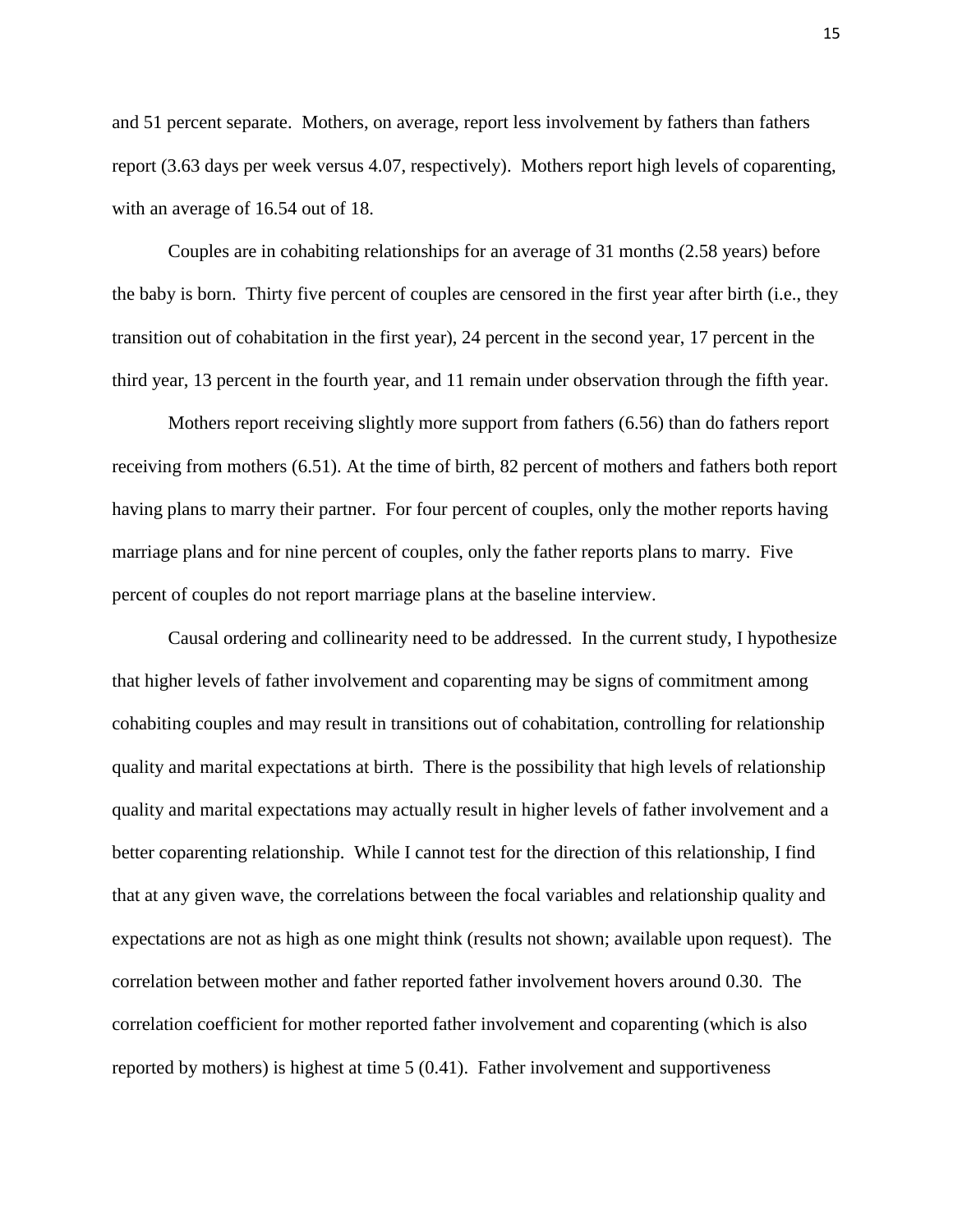(regardless of reporter) range from 0.07 to 0.28. Coparenting and mother reported support are most highly correlated among all the variables ranging from 0.48 to 0.55. The correlations of any focal variable with marriage expectations are no higher than 0.10. These correlations show support for the argument that father involvement and coparenting as well as coparenting and relationship quality are distinct constructs.

#### *Multivariate Analyses*

The odds ratios from the discrete-time event history analyses of the relative risk of transitioning to marriage or separation versus remaining cohabiting over the observation period are shown in Table 2. All models include the time and duration indicators. Model 1 includes parenting characteristics only and shows that father reported father involvement is associated with a decreased likelihood of separation (5% lower odds), but it is not associated with the odds of marriage regardless of reporter. Coparenting is also negatively associated with the odds of separation (0.83). Hypothesis 1 posits that father involvement and coparenting are positively associated with marriage and negatively associated with separation, therefore, there is only partial support for this hypothesis here. Although father involvement and a positive coparenting relationship are not associated with the likelihood of transitioning to marriage, they are remaining together, and they are more likely to separate when father involvement and coparenting (investment) is low.

#### *Associations among Time, Duration, and Union Transitions*

Model 2 is the full model that includes all the covariates. The time and duration indicators show few changes between models. The amount of time a couple lived together before the birth of the child is not significantly associated with transitions out of cohabitation. In the first year after the birth of a child, couples have 52 percent greater odds of marrying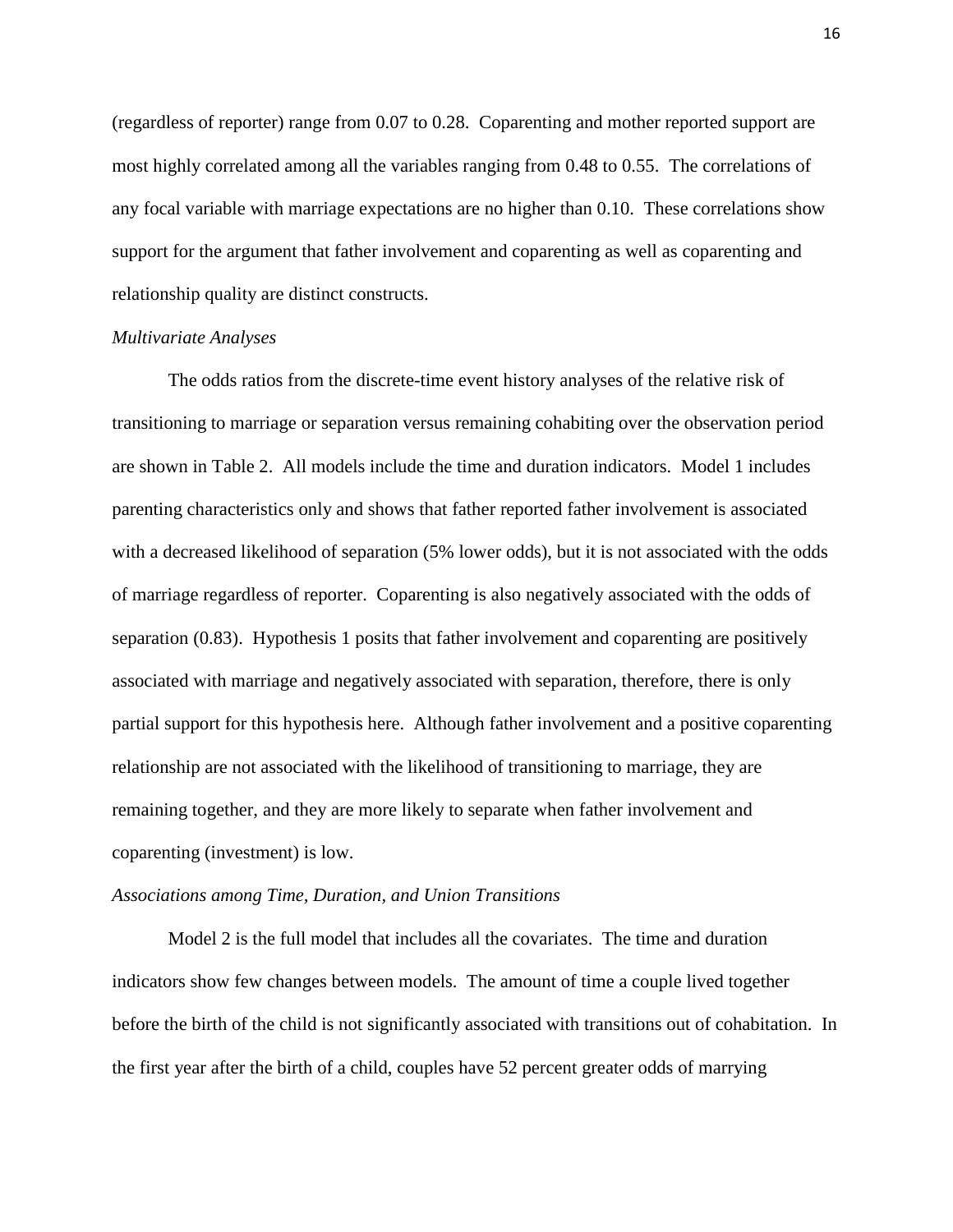controlling for parenting characteristics, which is reduced to 29 percent after relationship characteristics and other controls are taken into account. Also in the first year, couples have 33 percent lower odds of separating than remaining in a cohabiting union as compared to the fifth year after birth controlling for father involvement and coparenting, which increases to 42 percent lower odds controlling for relationship features. The first year is the only year that cohabiting couples have greater odds of marriage. Prior research has shown that if couples do not marry before the birth of their child, they are less likely to marry after the birth (Manning, 2004; Manning & Smock, 1995), however, these finding show that perhaps if couples do not marry within a year of birth, they are less likely to marry at all (Carlson, McLanahan, & England, 2004). Cohabiting parents have lower odds of separation in the first, second, and fourth years of their child"s lives than they do in the fifth year.

## *Associations between Control Variables and Union Transitions*

The associations between parenting characteristics and union transitions persist net of controls. For fathers, reporting higher levels of supportiveness from one"s partner is associated with a greater likelihood of marriage versus remaining cohabiting (1.09). Supportiveness reduces the odds of separation for mothers (0.94). In other words, when fathers feel more supported by mothers, they are more likely to get married, whereas when mothers feel more supported by fathers, the odds of separation are reduced. Compared to couples who both report plans to marry, couples for whom only the father reports marriage plans are 35 percent less likely to marry. Couples who do not have marriage plans at the child"s birth are 52 percent less likely to marry, although it is only marginally significant ( $p < .10$ ). Couples for whom only the mother reports plans to marry at birth are less likely to separate than those who both report marriage plans. There are no other significant contrasts between marriage plans categories in the odds of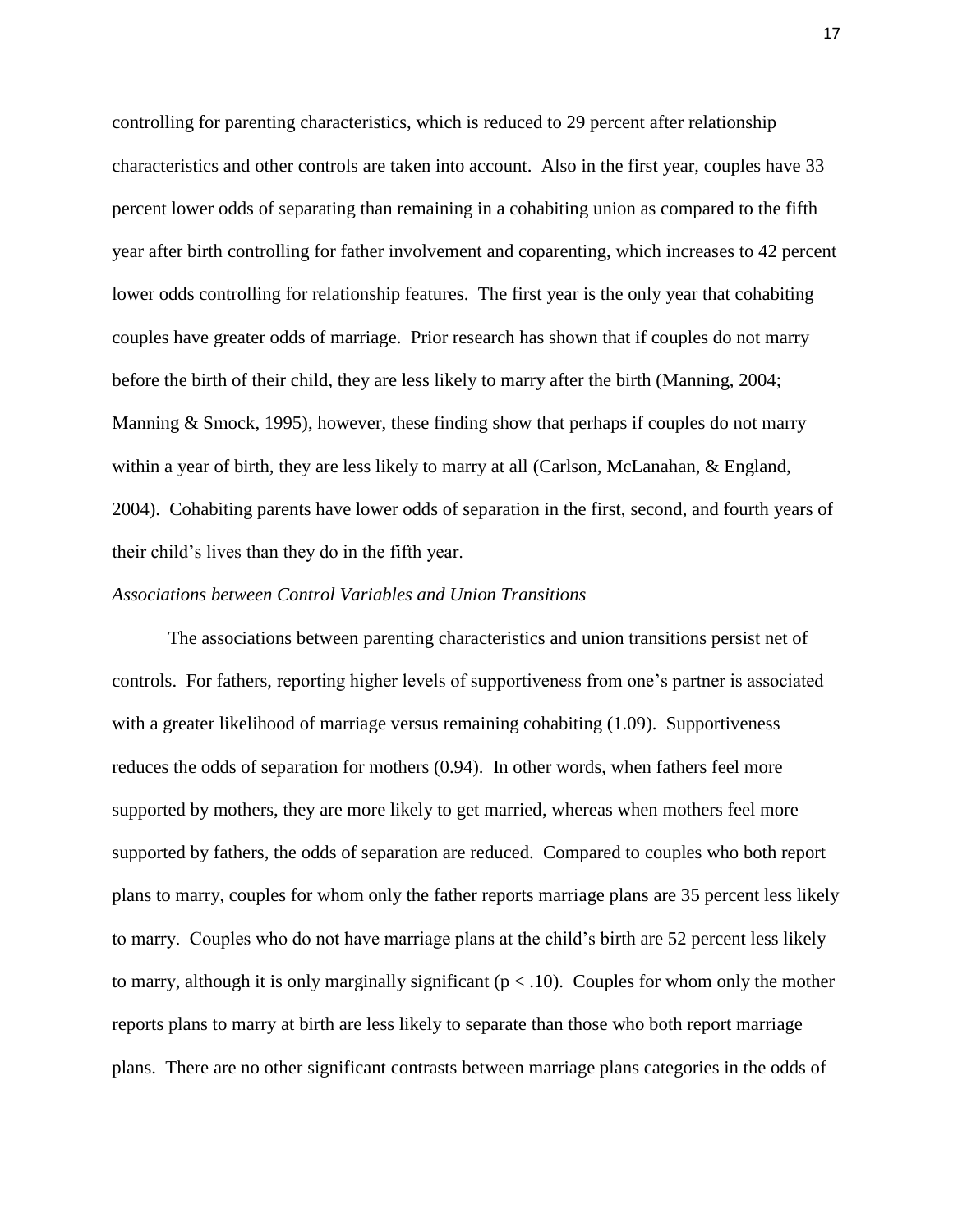marriage or separation. This could reflect the lack of variability among the plans to marry categories. Most cohabiting couples report that they have plans to marry their partner at the child"s birth, which could be a result of the optimism surrounding the event.

Education matters for cohabitors" union transitions in that fathers and mothers with more education are more likely to marry, and mothers with more education are less likely to separate than their counterparts with less education. The older fathers are at the child"s birth the less likely they are to separate versus remain cohabiting. Characteristics of the child are not associated with the odds of marriage or separation.

Race is also associated with union transitions among cohabitors in that Black parents are least likely to marry and most likely to separate, whereas Hispanic parents are least likely to separate than other parents. Multipartner fertility is not associated with the odds of marriage. When fathers have children by other mothers or when both parents have children by other partners, couples have greater odds of separation than when the focal child an only child, parents have more than one biological child together, or when mothers only have children by other fathers. When mothers only work full-time, couples are significantly less likely to marry (.64) than when fathers only work full-time. No other labor force participation contrasts are significant.

#### DISCUSSION

A rapidly growing proportion of children in the United States are born to cohabiting parents. By the time a child is born, cohabiting parents effectively have made a decision to *not* marry before the birth and some research has suggested that parents are not likely to transition to marriage after the child is born (Manning 2004; 2001). Furthermore, cohabiting unions tend to be fairly unstable and the birth of a child typically does not increase the stability of unions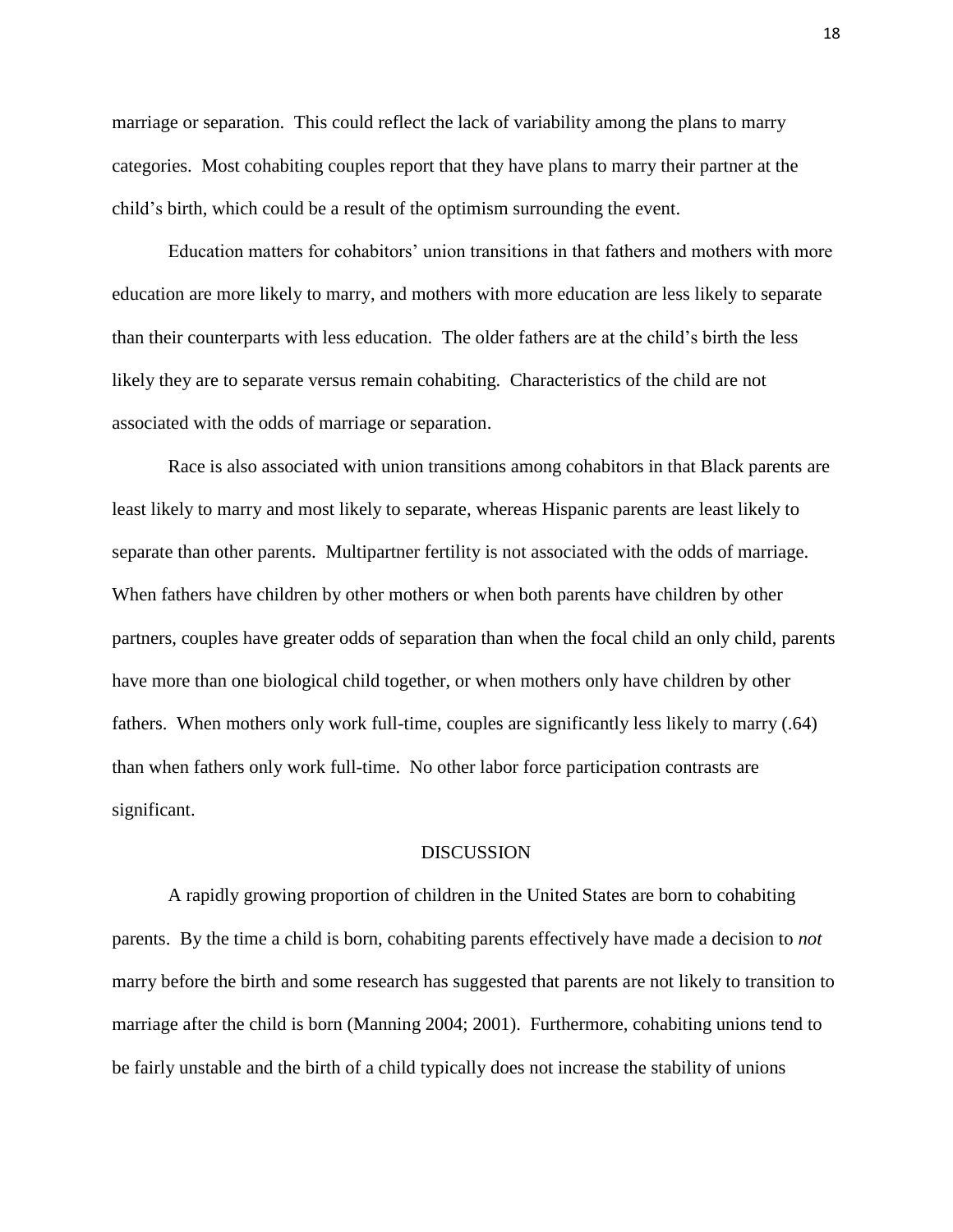(Manning, 2004). No research on the factors associated with transitions out of cohabitation has considered the roles of father involvement and coparenting even though a sizeable proportion of cohabitors have children.

The current study has posited, drawing on family systems theory, that when fathers are more involved and parents have a supportive coparental relationship, the odds of marriage will be higher and the odds of separation will be lower. Using data from cohabiting parents in the Fragile Families and Child Wellbeing Study, the analyses show that father involvement and coparenting are associated with lower odds of separation but that neither is associated with the odds of marriage. These effects persist even after controlling for relationship quality and marital expectations and a number of father, mother, child, and dyad characteristics. Fathers who are involved with their children are likely to remain in long-term unions with mothers but not necessarily transition to marriage. These results suggest that policies that encourage father involvement and parents working together to raise their child may effectively stabilize cohabiting unions so they stay together. Furthermore, the mothers and fathers who feel supported in their relationship are more likely to transition to marriage, therefore, policies and programs that emphasize strengthening couples as partners and parents may be the most beneficial to reduce separation and increase marriage.

This study makes a number of contributions. First, this is the first examination of the association between father involvement and coparenting on the union transitions of cohabitors. Prior studies have limited their focus to race/ethnic differences, socioeconomic or fertility factors, and relationship dynamics. Father involvement has been conceptualized as a symbol of commitment to the mother (Levy-Shiff, 1994). I have argued that father involvement is perhaps even more important to cohabiting parents who do not have the legal commitment of marriage.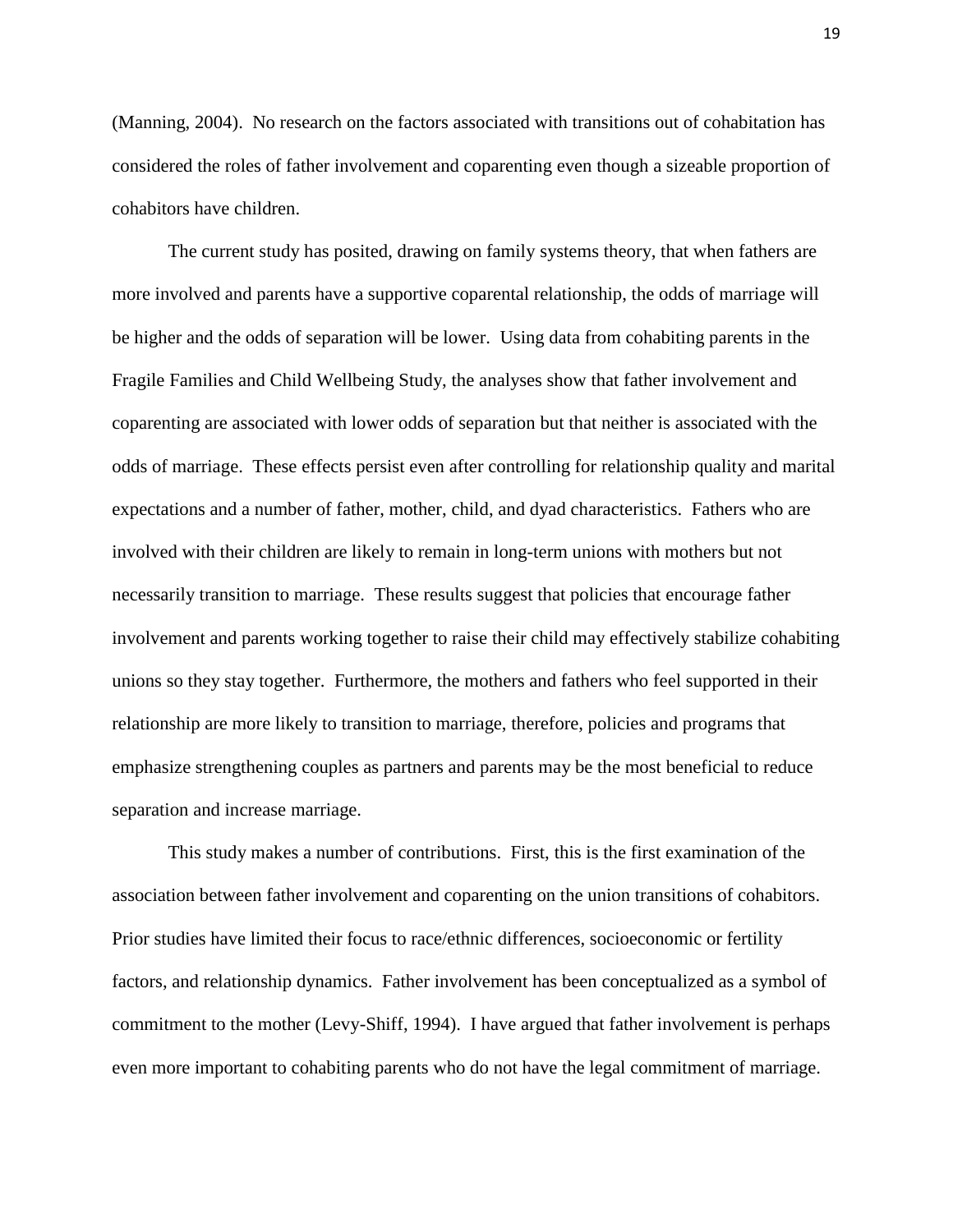Therefore, among cohabiting parents, it may be reasonable to suspect the amount of time fathers spend with their children and the quality of the coparenting relationship to be associated with the survival or dissolution of cohabiting unions. Furthermore, as family systems theory posits, relationships in the family (e.g., parent-child) influence other family relationships (e.g., motherfather) that also provide support for the idea that father involvement and coparenting may be important factors in the parents' romantic relationship. Indeed, father involvement and a positive coparenting relationship are associated with a decrease in the odds of separation.

Second, the Fragile Families data are arguably the richest data to answer this research question, as there are prospective, longitudinal measures of father involvement, coparenting, relationship quality and dates of union transitions among cohabiting parents beginning at the child"s birth and continuing until their fifth birthday. In addition, unmarried couples were oversampled by a factor of five and thus are most representative of cohabiting fathers and parents in this sample (Carlson, McLanahan, & Brooks-Gunn, 2008). Data collected from both parents allows for a couple-level examination of father involvement and coparenting, as well as relationship quality, marital expectations, and a myriad of individual and dyadic characteristics on the union transitions of cohabitors. Prior research has shown that mothers and fathers, on average, report different levels of father involvement that in turn provides evidence that having reports from both parents gives a more complete picture of the family dynamics (Coley & Morris, 2002; Mickelson, 2008; Rinelli, 2009).

Third, the use of the Fragile Families allows for updated estimates for cohabitors' union transitions with recent data. As cohabitation has grown rapidly in recent years and a greater proportion of unmarried births are to cohabiting parents, many surveys are quickly becoming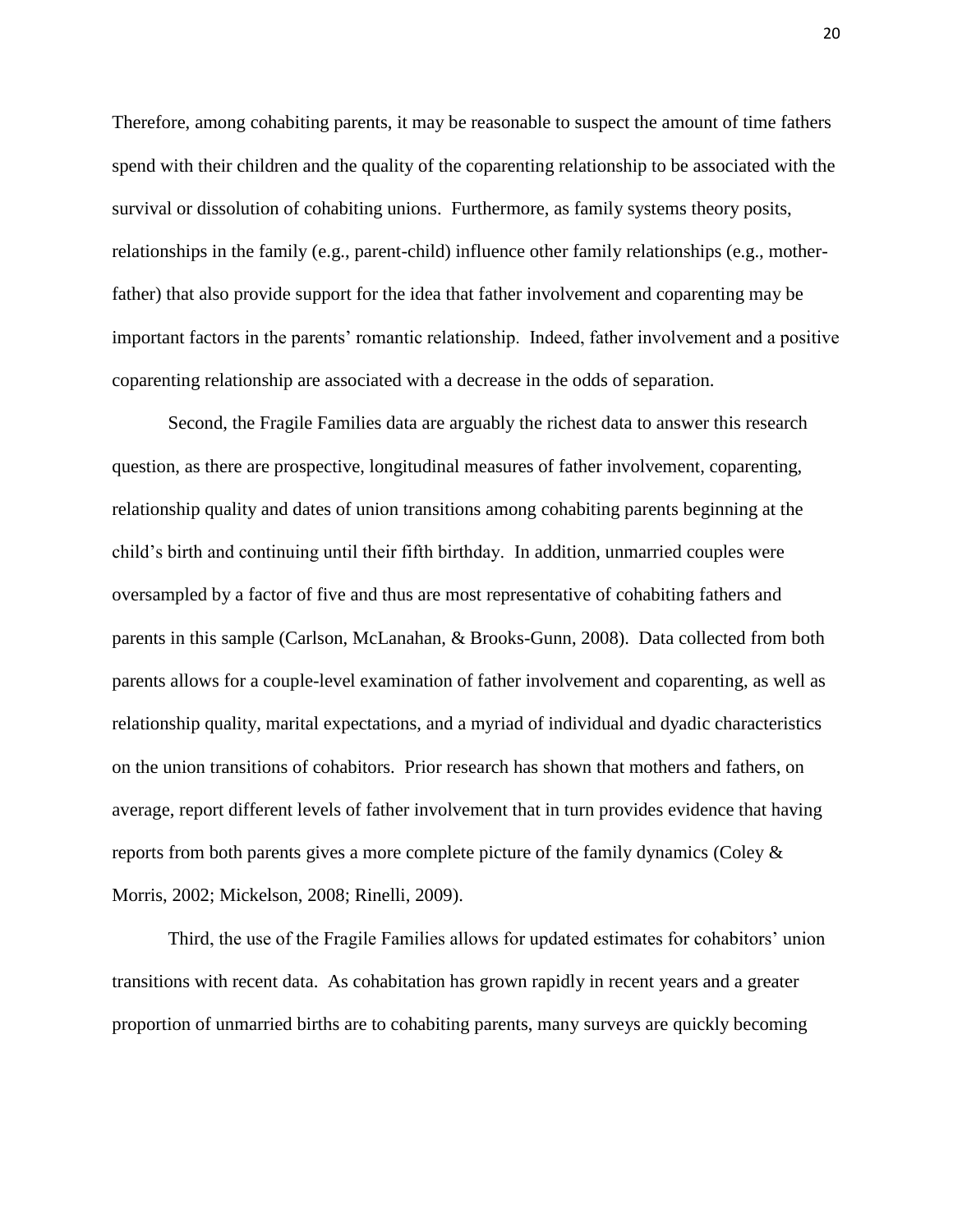outdated. The Fragile Families data are arguably the richest available in recent years to answer the current research questions (although not nationally representative).

Although this study makes a number of contributions, the limitations must be addressed. First, a small number of couples who were cohabiting at the child"s birth were not followed over time. Couples who were only interviewed at baseline are not included in the analytic sample (n  $= 81$ ). Furthermore, couples who were cohabiting at wave 2 and/or 3 but who were not followed at wave 3 and/or 4 were censored at their last interview date. It is possible that these couples separated and thus did not want to participate in follow-up interviews; however, this cannot be determined. Results are the same whether this group is included or excluded from the sample; however, since their transitions (if applicable) are not captured, the results may be overestimating the likelihood of remaining cohabiting.

Second, coparenting is only measured from the mother. It is possible that mothers may feel supported in their parental role by fathers, but fathers may not feel supported by mothers. Research on maternal gatekeeping has shown that mothers can encourage or inhibit father involvement and those behaviors can lead fathers to feel competent and supported or incompetent and undermined (Shoppe-Sullivan, et al., 2008). Thus, mothers may push fathers away but since they are still being supported, mothers may report a good coparenting relationship while the father feels left out. Similarly, among more gender traditional couples, mothers and fathers may not expect or want fathers to be involved and may be satisfied with that arrangement. Not having available measures of gender traditional ideologies to include with the father involvement and coparenting indicators may limit the applicability of these measures.

The current study shows that coparenting and father involvement are associated with lower odds of separation after the birth of a child, although they are not associated with the odds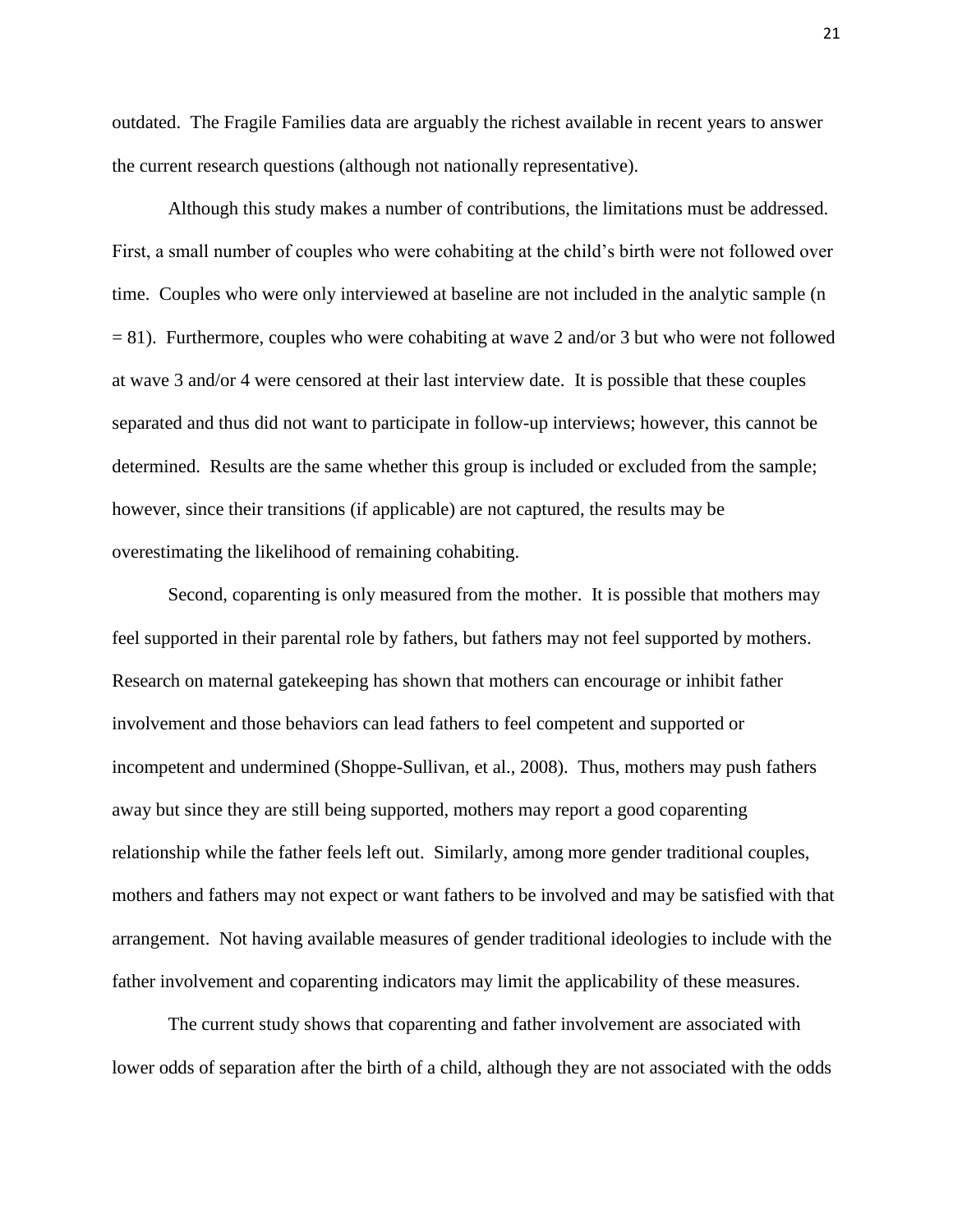of marriage. Other studies document the importance of father involvement and a positive coparenting relationship for the healthy outcomes of children (McLanahan, 2009). This study builds on those by showing that the parental relationship also benefits from fathers working together with mothers to care for children and these dynamics ultimately can result in stable family structures over time, which is beneficial for children and adults. Policies and programs aimed at encouraging father involvement and fostering positive coparental relationships may be a beneficial avenue for strengthening families, particularly those who do not have the legal commitment of marriage.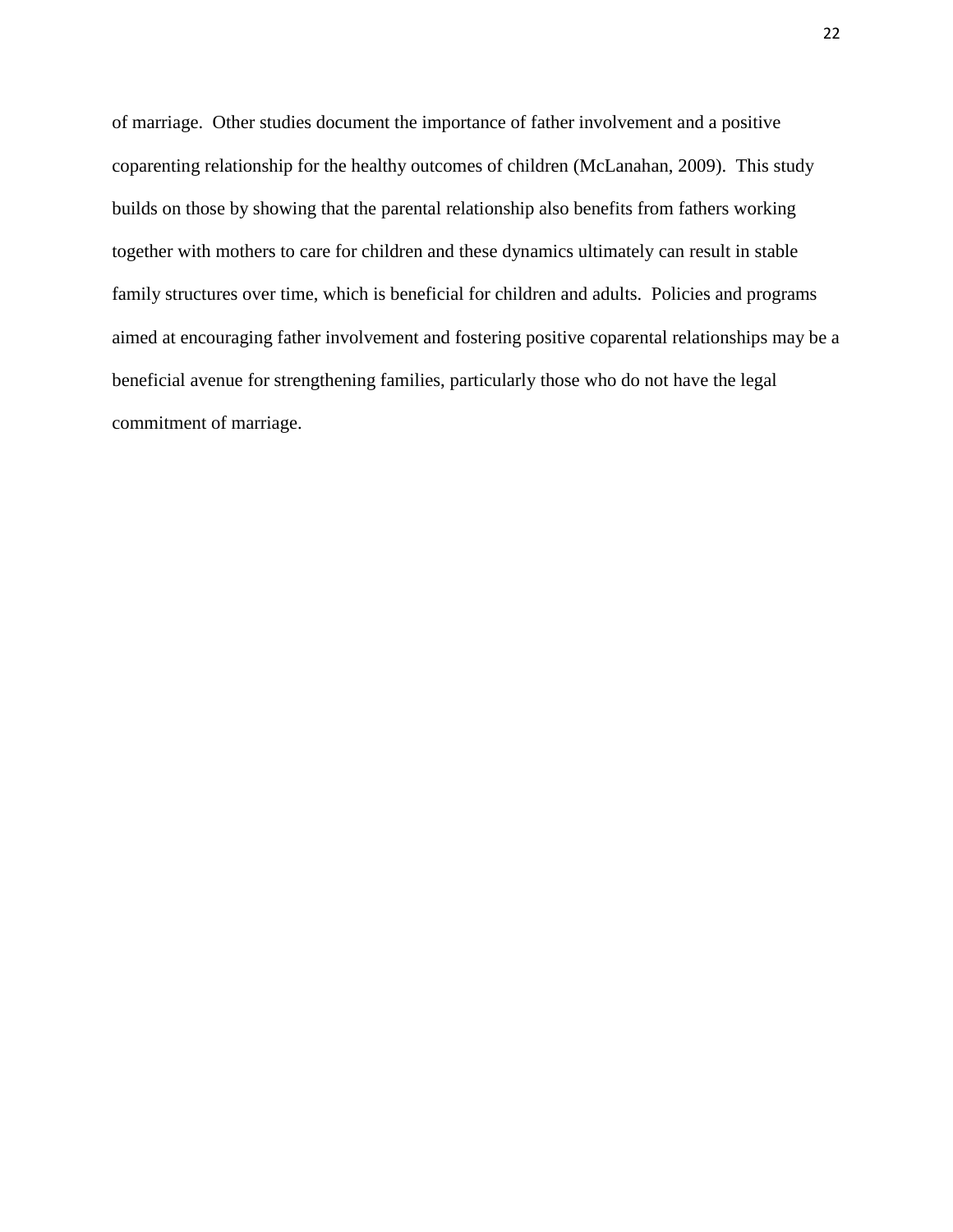#### References

- Amato, P. R. (2000). The consequences of divorce for adults and children. *Journal of Marriage and the Family, 62*, 1269 – 1287. DOI: 10.1111/j.1741-3737.2000.01269.x
- Amato, P. R., & Booth, A. (1995). Changes in gender role attitudes and perceived marital quality. *American Sociological Review*, *60*, 58 – 66.
- Amato, P. R., & Keith, B. (1991). Parental divorce and adult well-being: A meta-analysis. *Journal of Marriage & Family, 53*, 43 – 58.
- Barnett, R. C., & Baruch, G. K. (1987). Determinants of fathers' participation in family work. *Journal of Marriage & Family, 49*, 29 – 40.
- Bronfenbrenner, U. (1986). Ecology of the family as a context for human development: Research perspectives. *Developmental Psychology, 22,* 723 – 742.
- Brown, S. L. (2000). Union transitions among cohabitors: The significance of relationship assessments and expectations. *Journal of Marriage & Family, 62*, 833 - 846. DOI: 10.1111/j.1741- 3737.2000.00833.x
- Carlson, M. J., & Hogans, R. (2009) "Coparenting in Fragile Families." Center for Research on Child Wellbeing Working Paper WP09-13-FF.
- Carlson, M. J., & Furstenberg, F. (2006). "The prevalence and correlates of multipartner fertility among urban U.S. parents." *Journal of Marriage and Family, 68*, 718 - 732. DOI: 10.1111/j.1741- 3737.2006.00285.x
- Carlson, M. J., McLanahan, S. S., & Brooks-Gunn, J. (2006). Do good partners make good parents?: Relationship quality and parenting in two-parent families. Center for Research on Child Wellbeing Working Paper 2006-34-FF.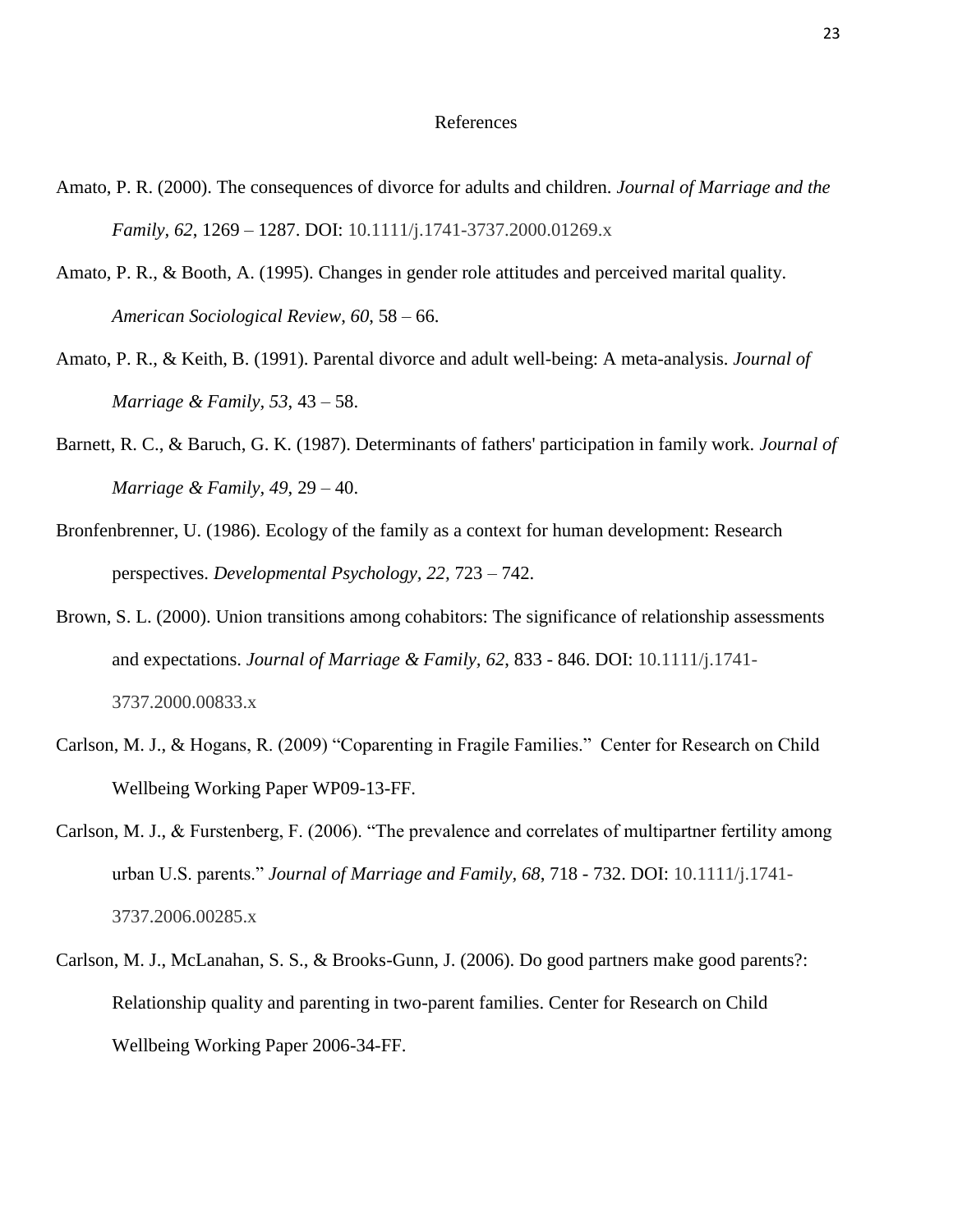- Carlson, M., McLanahan, S., & England, P. (2004). Union formation in fragile families. *Demography, 41*, 237 – 261.
- Census. (2008). Facts for features: Unmarried and single Americans week.

http://www.census.gov/Press-Release/www/releases/pdf/cb09ff-18\_unmarried09.pdf

- Child Trends. (2007). *The relationship context of births outside of marriage: The rise of cohabitation* No. 2007-13.
- Coley, R. L., & Morris, J. E. (2002). Comparing father and mother reports of father involvement among low-income minority families. *Journal of Marriage & Family, 64*, 982 – 997.
- Katz, L. F., & Gottman, J. M. (1996). Spill-over effects of marital conflict. In *Understanding how family-level dynamics affect children's development: Studies of two parent families*. Edited by J.P. McHale & P.A. Cowan. Jossey-Bass: San Francisco, CA.
- Katzev, A. R., Warner, R. L., & Acock, A. C. (1994). Girls or boys? Relationship of child gender to marital instability. *Journal of Marriage & Family, 56*, 89 – 100.
- LeMasters, E. E. (1957). Parenthood as Crisis. *Marriage and Family Living, 19*, 352 355.
- Levy-Shiff, R. (1994). Individual and contextual correlates of marital change across the transition to parenthood. *Developmental Psychology, 30*, 591 – 601.
- Lundberg, S., McLanahan, S., & Rose, E. (2007). Child gender and father involvement in fragile families. *Demography, 44*, 79 – 92.
- Lundberg, S., & Rose, E. (2003). Child gender and the transition to marriage. *Demography, 40*, 333 349.
- Manning, W. D. (1993). Marriage and cohabitation following premarital conception. *Journal of Marriage & Family, 55*, 839 – 850.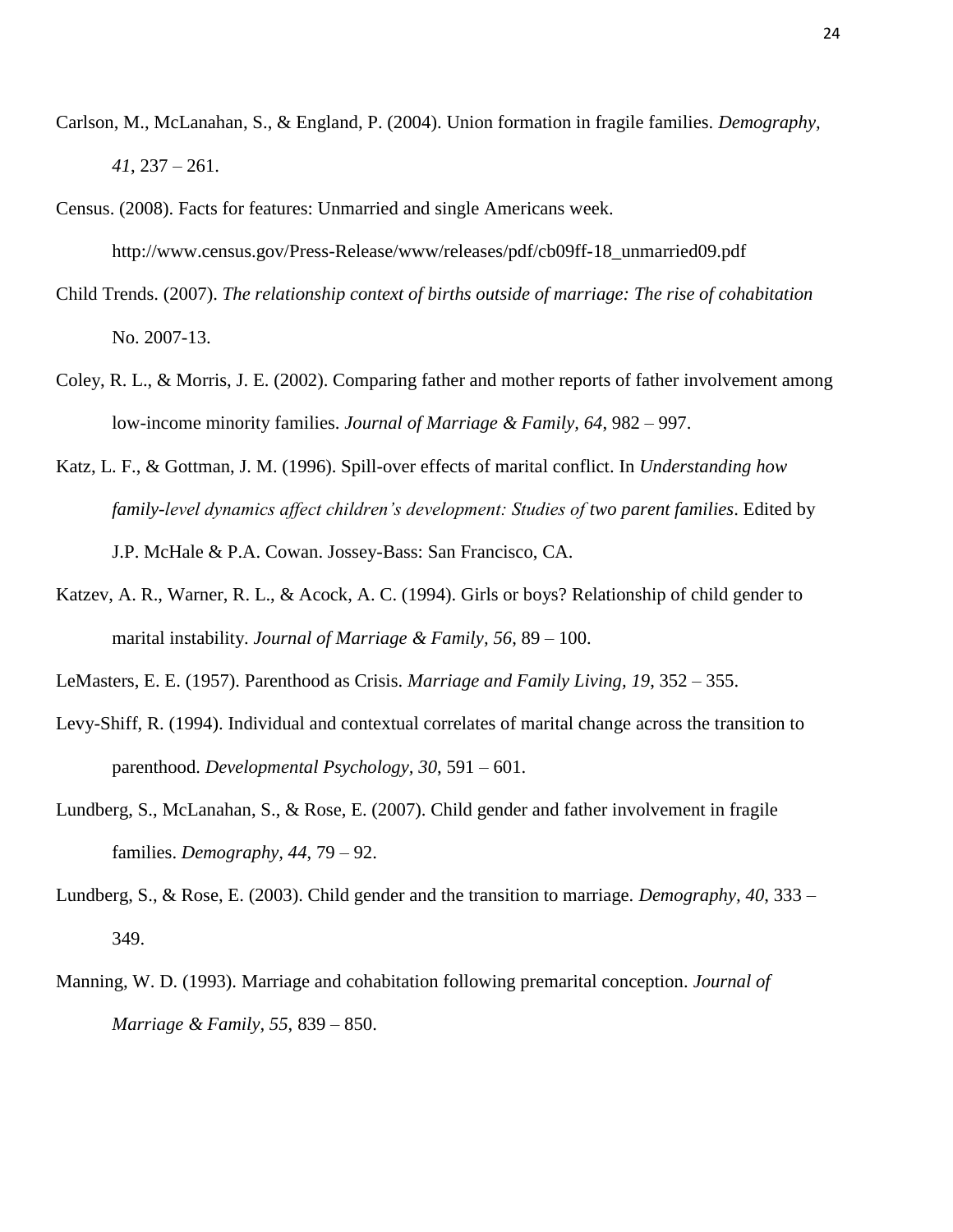- Manning, W. D. (2001). Childbearing in cohabiting unions: Racial and ethnic differences. *Family Planning Perspectives, 33*, 217 – 223.
- Manning, W. D. (2004). Children and the stability of cohabiting couples. *Journal of Marriage & Family, 66*, 674 - 689. DOI: 10.1111/j.0022-2445.2004.00046.x
- Manning, W. D., & Smock, P. J. (2005). Measuring and modeling cohabitation: New perspectives from qualitative data. *Journal of Marriage & Family, 67*, 989 - 1002. DOI: 10.1111/j.1741- 3737.2005.00189.x
- McHale, J. P. (1995). Coparenting and triadic interactions during infancy: The roles of marital distress and child gender. *Developmental Psychology, 31,* 985 – 996.
- McHale, J. P., Kuersten-Hogan, R., Lauretti, A., & Rasmussen, J. L. (2000). Parental reports of coparenting and observed coparenting behavior during the toddler period. *Journal of Family Psychology, 14*, 220 – 236.
- McLanahan, S. S. (2009). Children in Fragile Families. Center for Research on Child Wellbeing Working Paper WP09-16-FF.
- Mikelson, K. S. (2008). He said, she said: Comparing mother and father reports of father involvement. *Journal of Marriage & Family, 70*, 613 - 624. DOI: 10.1111/j.1741-3737.2008.00509.x
- Morgan, S. P., Lye, D. N., & Condran, G. A. (1988). Sons, daughters, and the risk of marital disruption. *The American Journal of Sociology, 94*, 110 – 129.
- Mott, F. L. (1994). Sons, daughters and fathers' absence: Differentials in father-leaving probabilities and in home environments. *Journal of Family Issues, 15*, 97 – 128.
- Musick, K. (2002). Planned and unplanned childbearing among unmarried women. *Journal of Marriage & Family, 64*, 915 – 929. DOI: 10.1111/j.1741-3737.2002.00915.x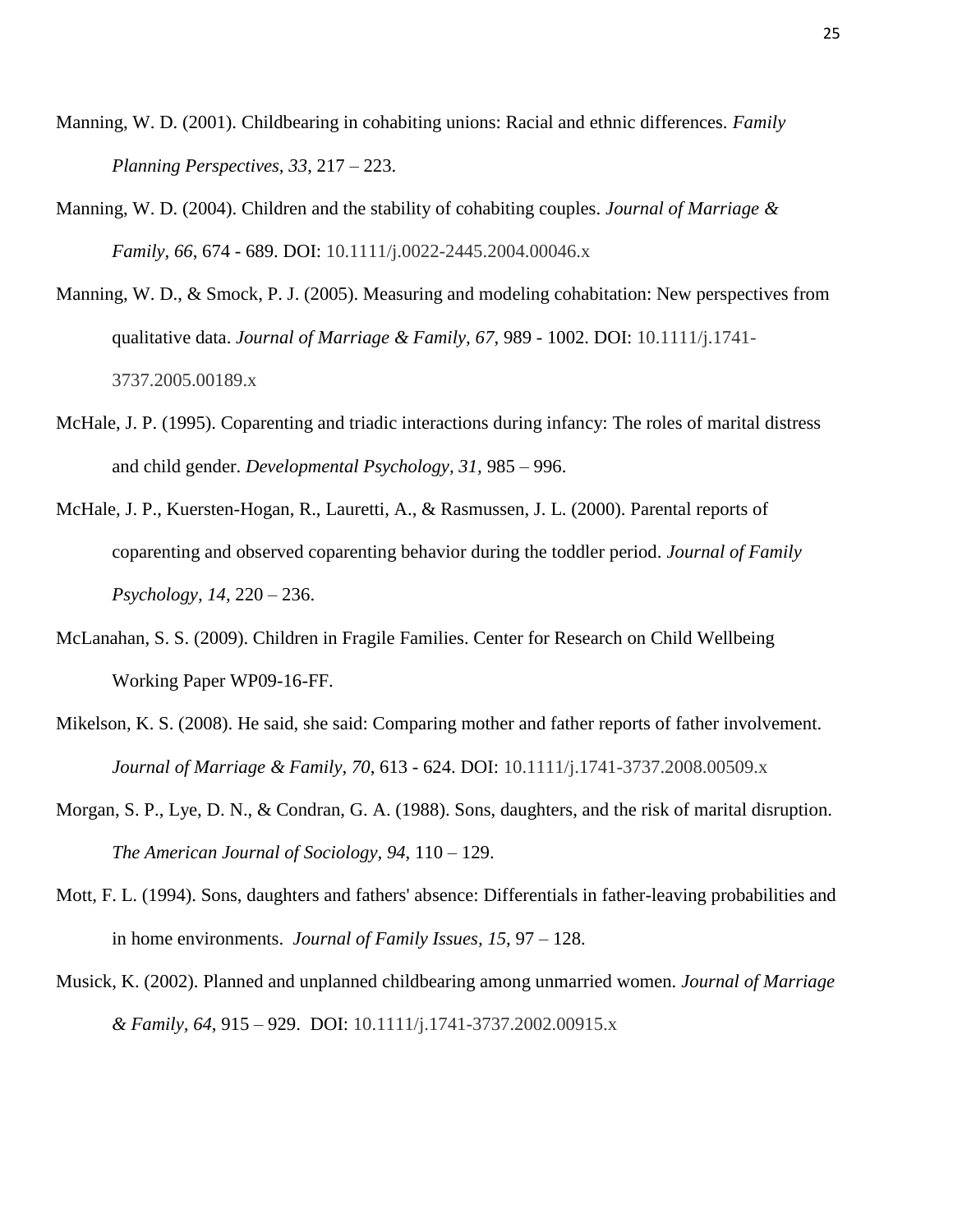- Osborne, C. (2005). Marriage following the birth of a child among cohabiting and visiting parents. *Journal of Marriage & Family, 67*, 14 – 26. DOI: 10.1111/j.0022-2445.2005.00002.x
- Osborne, C., Manning, W. D., & Smock, P. J. (2007). Married and cohabiting parents" relationship stability: A focus on race and ethnicity. *Journal of Marriage & Family, 69*, 1345 - 1366. DOI: 10.1111/j.1741-3737.2007.00451.x
- Padilla, Y. & Reichman, N. (2001). Low birth weight: Do unwed fathers help? *Children and Youth Services Review*, *23,* 505 – 530. DOI: 10.1016/S0190-7409(01)00136-0
- Pollard, M. S., & Morgan, S. P. (2002). Emerging parental gender indifference? Sex composition of children and the third birth. *American Sociological Review, 67*, 600 – 613.
- Presser, H. B. (1994). Employment schedules among dual-earner spouses and the division of household labor by gender. *American Sociological Review, 59*, 348 – 364.
- Raley, K. R. (2001). Increasing fertility in cohabiting unions: Evidence for the Second Demographic Transition in the United States? *Demography*, *38*, 59 – 66.
- Reichman, N. E., Corman, H., & Noonan, K. (2004). Effects of child health on parents" relationship status. *Demography*, *41,* 569 – 584.
- Reichman, N. E., Teitler, J. O., Garfinkel, I., & McLanahan, S. S. (2001). Fragile families: Sample and design. *Children and Youth Services Review, 23*, 303 – 326.
- Rindfuss, R. R. (1991). The young adult years: Diversity, structural change, and fertility. *Demography, 28*, 493 – 512.
- Rinelli, L. N. (2009). Relationship quality and father involvement among cohabiting couples. (Doctoral dissertation, Bowling Green State University).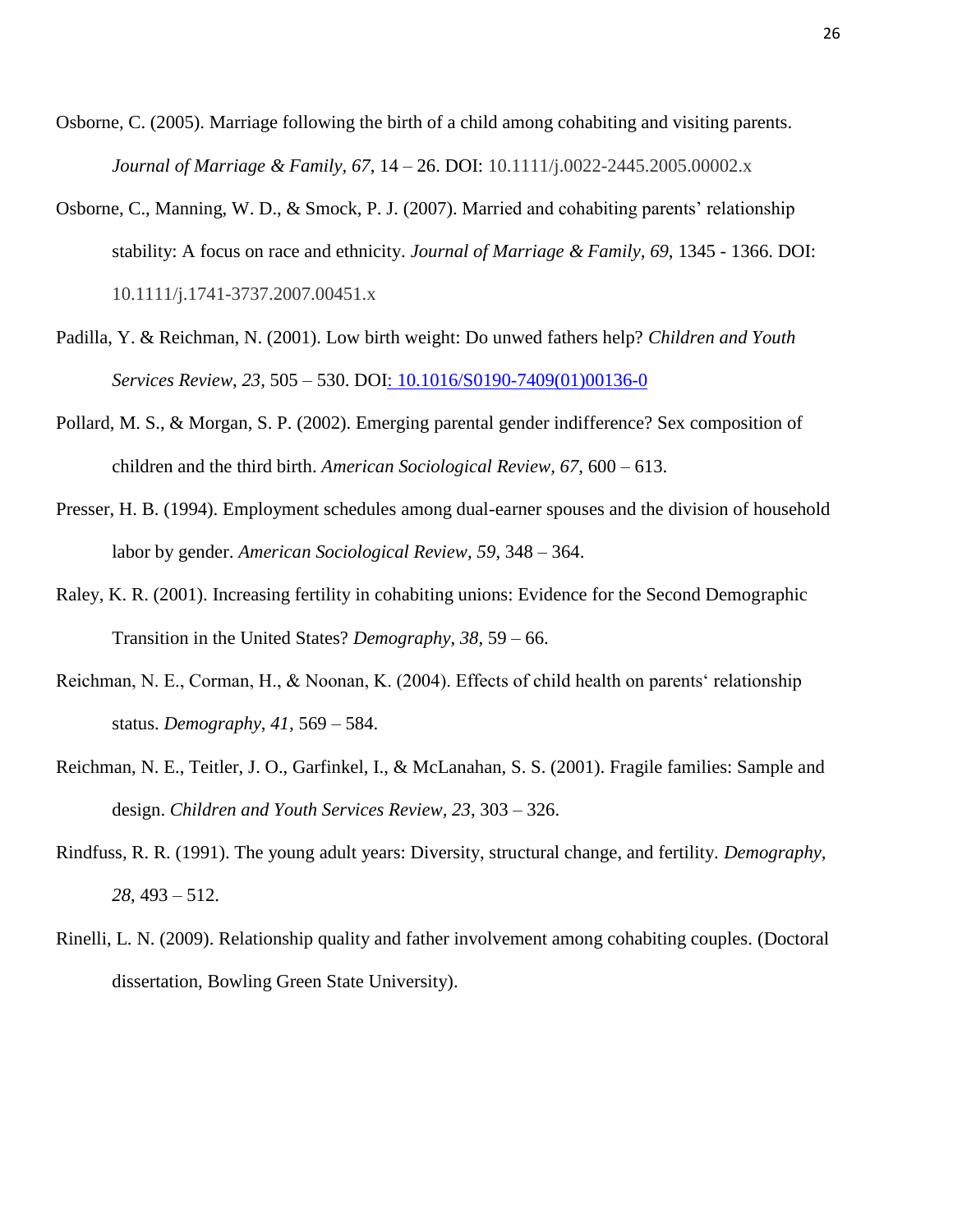Rinelli, L. N. & Brown, S. L. (2010). Race differences in union transitions among cohabitors: The role of relationship features. *Marriage and Family Review*, *46*, 22 – 40. DOI: 10.1080/01494921003648514

Ryan, S., Manlove, J., Franzetta, K., & Cottingham, S. (2006). *Relationship context of nonmarital childbearing.* Paper presented at the Population Association of America, Los Angeles, CA.

Schoppe-Sullivan, S. J., Brown, G. L., Cannon, E. A., Mangelsdorf, S. C., & Szewczyk Sokolowski, M. (2008). Maternal gatekeeping, coparenting quality, and fathering behavior in families with infants. *Journal of Family Psychology, 22*, 389 – 398.

- Spanier, G. B., & Glick, P. C. (1981). Marital instability in the United States: Some correlates and recent changes. *Family Relations, 30*, 329 – 338.
- Thomson, E., Hanson, T. L., & McLanahan, S. S. (1994). Family structure and child well-being: Economic resources vs. parental behaviors. *Social Forces, 73*, 221 – 242.
- Van Egeren, L. A. (2004). The development of the coparenting relationship over the transition to parenthood. *Infant Mental Health Journal, 25*, 453 – 477.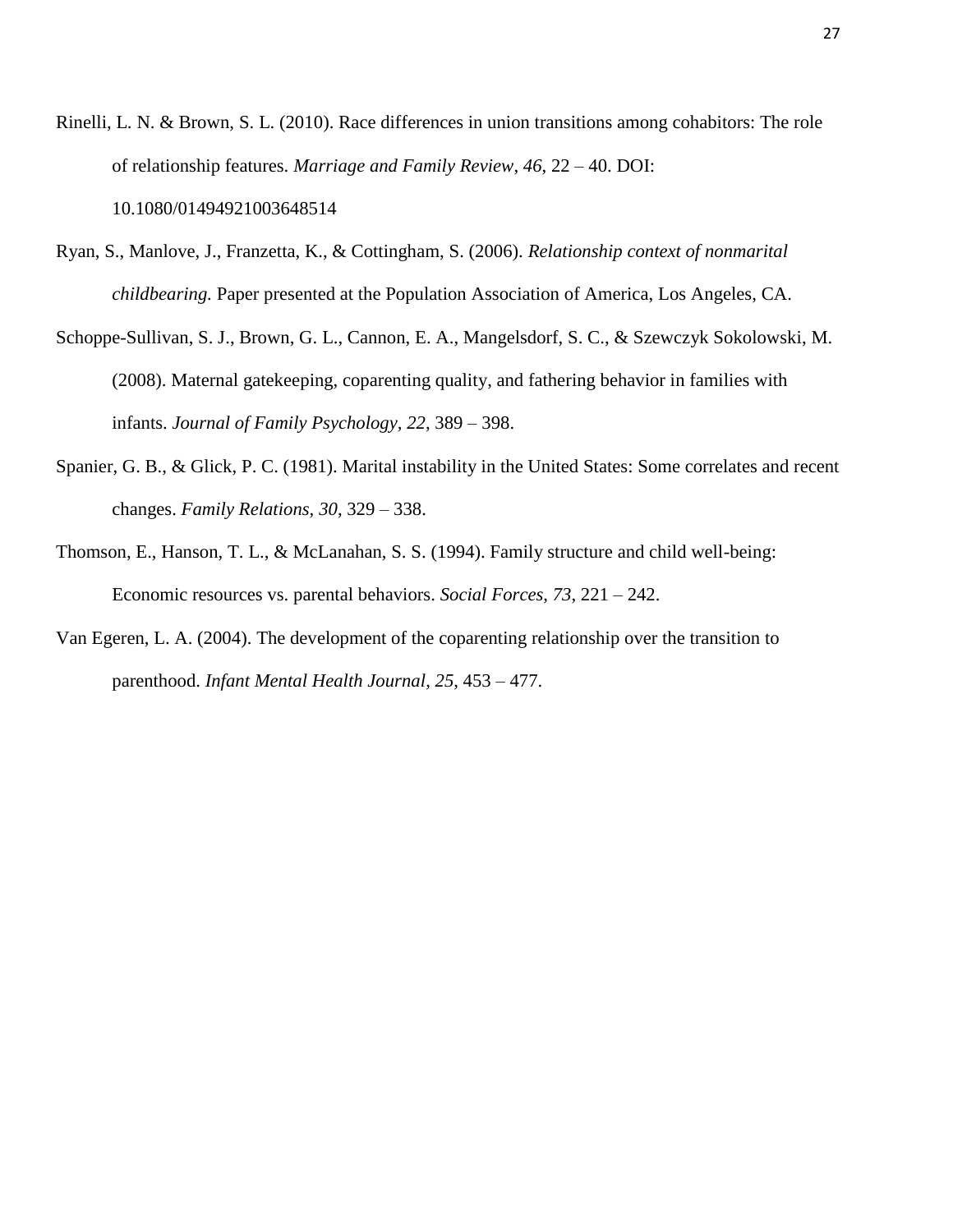| 49,992)                                  |       |           |
|------------------------------------------|-------|-----------|
| Variables                                | Mean  | <b>SE</b> |
| <b>Dependent Variable</b>                |       |           |
| Continuously Cohabit                     | 0.18  | 0.38      |
| Cohabit to Marry                         | 0.27  | 0.44      |
| Cohabit to Separate                      | 0.51  | 0.50      |
| <b>Independent Variables</b>             |       |           |
| <b>Focal Indepentent Variables</b>       |       |           |
| <b>Parenting Characteristics</b>         |       |           |
| Mother - Father Involvement <sup>^</sup> | 3.63  | 1.89      |
| Father - Father Involvement <sup>^</sup> | 4.07  | 1.85      |
| Coparenting^                             | 16.54 | 2.19      |
| <b>Time</b>                              |       |           |
| Duration Before Birth (in months)        | 31.28 | 31.37     |
| Year 1                                   | 0.35  | 0.48      |
| Year 2                                   | 0.24  | 0.43      |
| Year <sub>3</sub>                        | 0.17  | 0.38      |
| Year 4                                   | 0.13  | 0.33      |
| Year 5                                   | 0.11  | 0.31      |
| <b>Relationship Characteristics</b>      |       |           |
| Mother - Supportiveness^                 | 6.56  | 1.42      |
| Father - Supportiveness <sup>^</sup>     | 6.51  | 1.39      |
| <b>Plans to Marry</b>                    |       |           |
| <b>Both Report Plans to Marry</b>        | 0.82  | 0.38      |
| Mother Only - Plans to Marry             | 0.04  | 0.51      |
| Father Only - Plans to Marry             | 0.09  | 0.28      |
| Neither Plans to Marry                   | 0.05  | 0.21      |
| <b>Father Characteristics</b>            |       |           |
| Father Less than High School             | 0.38  | 0.49      |
| <b>Father High School</b>                | 0.38  | 0.49      |
| <b>Father Some College</b>               | 0.20  | 0.40      |
| <b>Father College</b>                    | 0.04  | 0.19      |
| Father Age at Birth                      | 26.90 | 6.69      |
| <b>Mother Characteristics</b>            |       |           |
| Mother Less than High School             | 0.40  | 0.49      |
| Mother High School                       | 0.34  | 0.47      |
| Mother Some College                      | 0.24  | 0.43      |
| Mother College                           | 0.03  | 0.17      |
| Mother Age at Birth <sup>a</sup>         | 24.23 | 5.48      |
| <b>Child Characteristics</b>             |       |           |
| Gender of Child                          | 0.51  | 0.50      |
| Child Low Birth Weight                   | 0.10  | 0.29      |
| Child Health <sup>^</sup>                | 0.64  | 0.48      |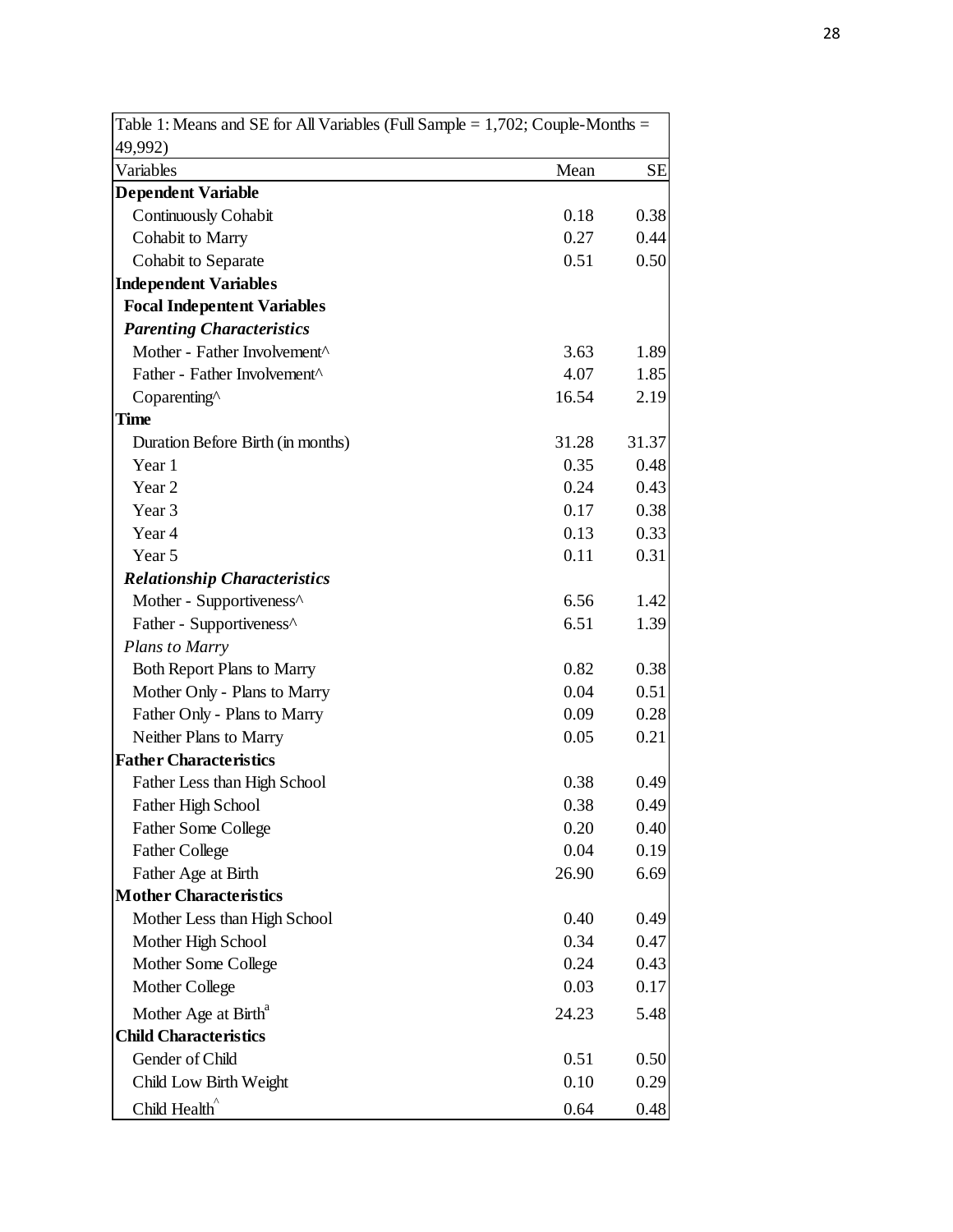| <b>Dyad Characteristics</b>                                                                                  |       |       |
|--------------------------------------------------------------------------------------------------------------|-------|-------|
| Race                                                                                                         |       |       |
| <b>Both White</b>                                                                                            | 0.13  | 0.33  |
| <b>Both Black</b>                                                                                            | 0.41  | 0.49  |
| <b>Both Hispanic</b>                                                                                         | 0.30  | 0.46  |
| <b>Both Other Race</b>                                                                                       | 0.01  | 0.11  |
| <b>Interracial Couple</b>                                                                                    | 0.15  | 0.36  |
| Multi-Partner Fertility <sup>"</sup>                                                                         |       |       |
| Focal Child Only                                                                                             | 0.32  | 0.47  |
| Other Biological Children Only                                                                               | 0.18  | 0.38  |
| Mother has Child by another Dad                                                                              | 0.20  | 0.40  |
| Father has Child by Another Mom                                                                              | 0.15  | 0.36  |
| Both Have Children from Other Parents                                                                        | 0.15  | 0.36  |
| Labor Force Participation                                                                                    |       |       |
| <b>Both Full-Time</b>                                                                                        | 0.53  | 0.50  |
| Father Only Full-Time                                                                                        | 0.33  | 0.47  |
| Mother Only Full-Time                                                                                        | 0.08  | 0.27  |
| Neither Full-Time                                                                                            | 0.06  | 0.35  |
| Time Difference between M $&$ F Interview                                                                    | 28.44 | 72.69 |
| Note: $\land$ indicates time-varying variables. Variables without $\land$ are measured at T0. Bold indicates |       |       |
| significant gender difference. <sup>a</sup> Not used in analysis                                             |       |       |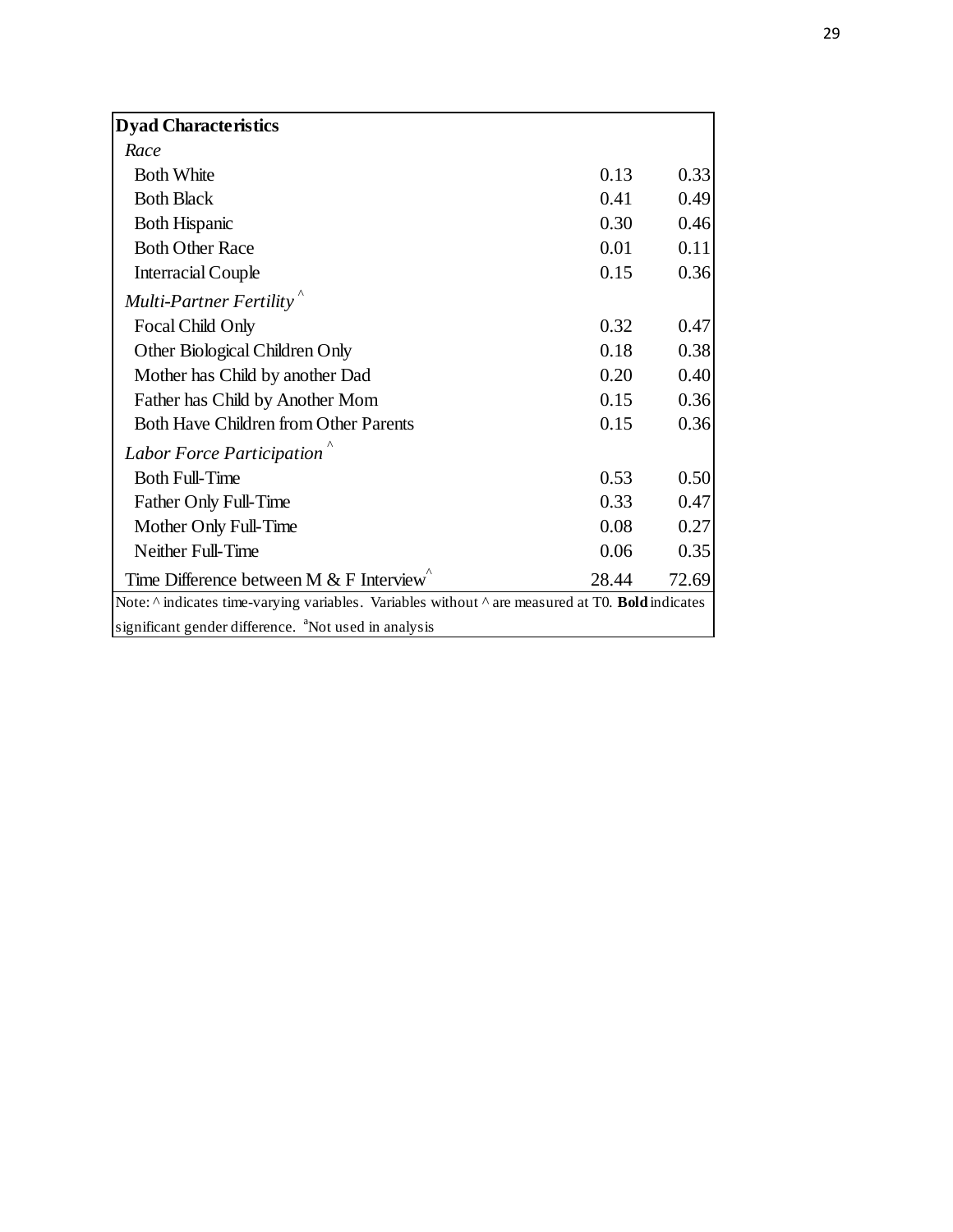| Remaining Cohabiting ( $N = 1,702$ ; Couple-Months = 49,992)                              |                     |                         |                                    | Model 2                 |  |
|-------------------------------------------------------------------------------------------|---------------------|-------------------------|------------------------------------|-------------------------|--|
| <b>Independent Variables</b>                                                              |                     | Model 1<br>Separate vs. |                                    |                         |  |
|                                                                                           | Marry vs.<br>Remain | Remain                  | Marry vs.<br>Remain                | Separate vs.<br>Remain  |  |
|                                                                                           | Cohabiting          | Cohabiting              | Cohabiting                         | Cohabiting              |  |
| <b>Parenting Characteristics</b>                                                          |                     |                         |                                    |                         |  |
| Mother Reported Father Involvement^                                                       | 1.00                | 0.95                    | 0.97                               | $0.94$ +                |  |
| Father Reported Father Involvement^                                                       | 1.04                | $0.95*$                 | 1.03                               | $0.94$ **               |  |
| Coparenting^                                                                              | 1.04                | $0.85$ ***              | 1.01                               | $0.85$ ***              |  |
| <b>Time and Duration Variables</b>                                                        |                     |                         |                                    |                         |  |
| <b>Duration Before Birth</b>                                                              | 1.00                | $1.00 +$                | 1.00                               | 1.00                    |  |
| Year 1                                                                                    | $1.52*$             | $0.67$ ***              | $1.29*$                            | $0.58$ ***              |  |
| Year 2                                                                                    | 0.78                | $0.50$ ***              | 0.75                               | $0.45$ ***              |  |
| Year 3                                                                                    | 1.11                | 0.85                    | 1.09                               | 0.81                    |  |
| Year 4                                                                                    | $0.64$ +            | $0.14$ ***              | $0.65$ +                           | $0.14$ ***              |  |
| Year 5 or later                                                                           | 1.00                | 1.00                    | 1.00                               | 1.00                    |  |
| <b>Relationship Characteristics</b>                                                       |                     |                         |                                    |                         |  |
| Mother Reported Supportiveness^                                                           |                     |                         | 1.07                               | $0.94*$                 |  |
| Father Reported Supportiveness^                                                           |                     |                         | $1.09*$                            | 0.98                    |  |
| <b>Plans to Marry</b>                                                                     |                     |                         |                                    |                         |  |
| Both Report Plans to Marry                                                                |                     |                         | 1.00                               | 1.00                    |  |
| Mother Only - Plans to Marry                                                              |                     |                         | 0.67                               | $0.87*$                 |  |
| Father Only - Plans to Marry                                                              |                     |                         | $0.65*$                            | 1.08                    |  |
| Neither Plans to Marry                                                                    |                     |                         | $0.48$ +                           | 0.98                    |  |
| <b>Father Characteristics</b>                                                             |                     |                         |                                    |                         |  |
| Father Less than High School                                                              |                     |                         | 0.97                               | 0.89                    |  |
| Father High School                                                                        |                     |                         | 1.00                               | 1.00                    |  |
| Father Some College                                                                       |                     |                         | 1.09                               | 0.97                    |  |
| <b>Father College</b>                                                                     |                     |                         | $2.27$ ***                         | 1.14                    |  |
| Father Age at Birth                                                                       |                     |                         | 1.00                               | $0.97**$                |  |
| <b>Mother Characteristics</b>                                                             |                     |                         |                                    |                         |  |
| Mother Less than High School                                                              |                     |                         | 0.83                               | $1.27$ **               |  |
| Mother High School                                                                        |                     |                         | $1.00\,$                           | 1.00                    |  |
| Mother Some College                                                                       |                     |                         | 1.11                               | 1.09                    |  |
| Mother College                                                                            |                     |                         | $1.93$ **                          | 1.06                    |  |
| <b>Child Characteristics</b>                                                              |                     |                         |                                    |                         |  |
| Gender of Child                                                                           |                     |                         | 1.05                               | 0.93                    |  |
| Child Low Birth Weight                                                                    |                     |                         | 0.97                               | 1.12                    |  |
| Child Health^                                                                             |                     |                         | 1.11                               | 1.05                    |  |
| <b>Dyad Characteristics</b>                                                               |                     |                         |                                    |                         |  |
| Race                                                                                      |                     |                         |                                    |                         |  |
| <b>Both White</b>                                                                         |                     |                         |                                    |                         |  |
|                                                                                           |                     |                         | 1.00                               | 1.00                    |  |
|                                                                                           |                     |                         |                                    |                         |  |
|                                                                                           |                     |                         |                                    | $0.68$ **               |  |
|                                                                                           |                     |                         |                                    |                         |  |
| <b>Both Black</b><br>Both Hispanic<br><b>Both Other Race</b><br><b>Interracial Couple</b> |                     |                         | $0.55$ ***<br>0.96<br>1.10<br>0.97 | $1.38*$<br>1.37<br>1.17 |  |

Table 2: Event History Analysis of the Relative Risk of Transitioning to Marriage or Separation vs